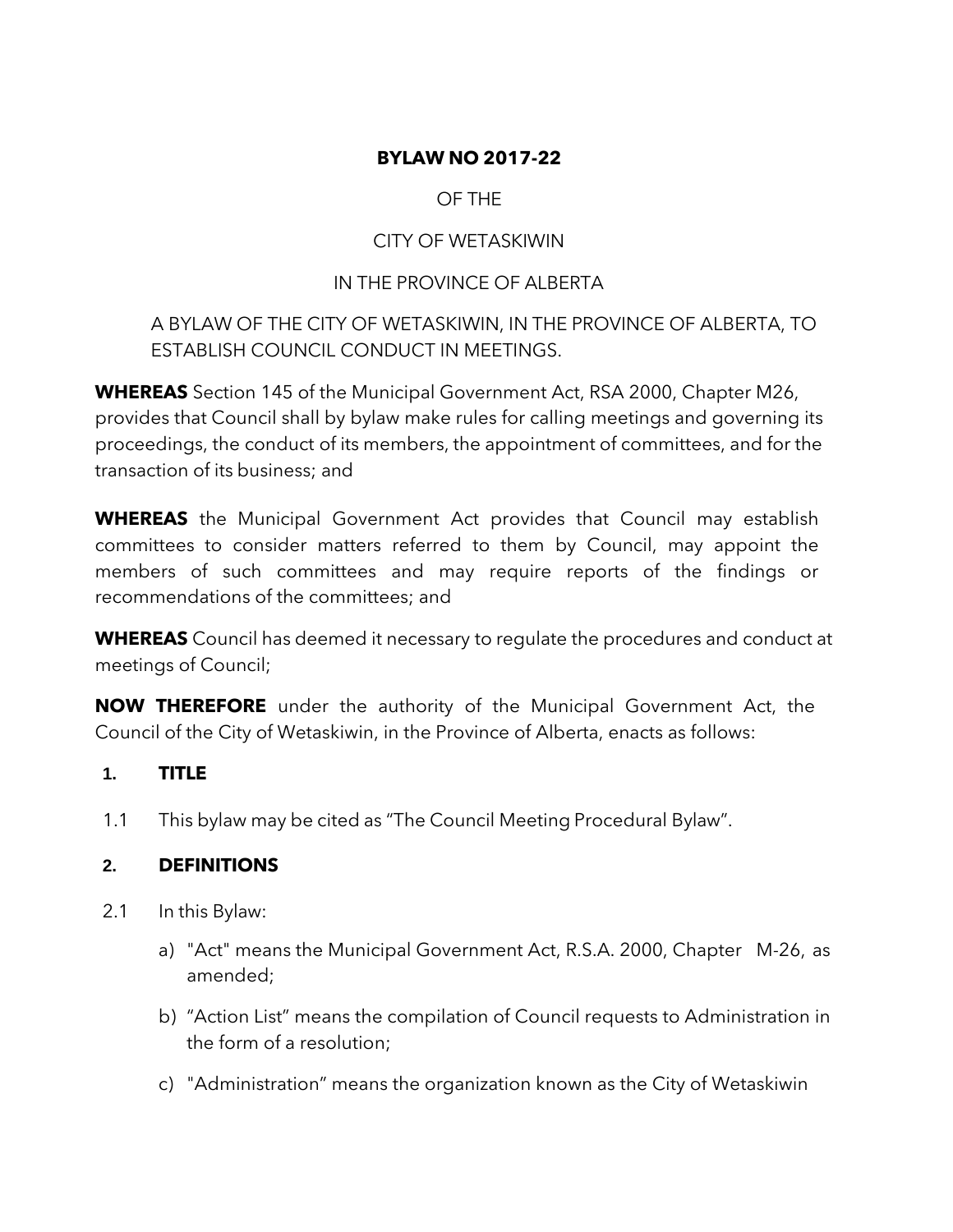

led by the CAO;

- d) "Agenda" means the list and order of business items for any meeting of Council;
- e) "Administrative Inquiry" is a request by a Councillor to the City Manager for the future provision of information;
- f) "City Manager" means the Chief Administrative Officer of the City of Wetaskiwin or their designate;
- g) "Consent Agenda" means the portion of the Agenda containing items that are being presented for information only;
- h) "Council" means the municipal Council of the City of Wetaskiwin;
- i) "Councillor" means a member of Council who is duly elected and continues to hold office and includes the Mayor;
- j) "Council Committee" means any committee, board or other body established by Council; in which Council Members are members themselves;
- k) "Committee of the Whole", or COW, means a Committee comprised of all Council Members;
- l) "Deputy Mayor" means the Deputy Chief Elected Official of the City of Wetaskiwin, whom shall have the duties and obligations prescribed by the Municipal Government Act;
- m) "In Camera" means a portion of a meeting of Council without the presence of the public, except for those invited by Council, where the matter to be discussed falls within one of the exceptions to disclosure in Division 2, of Part 1 of the Freedom of Information and Protection of Privacy Act;
- n) "Majority Vote of Council" means the majority of the Council Members present voting on a motion before Council;
- o) "Member" means a Member of Council or Committee within context;
- p) "Mayor" shall mean the Chief Elected Official of the City of Wetaskiwin;
- q) "Minutes" mean the formal record of decisions of a meeting;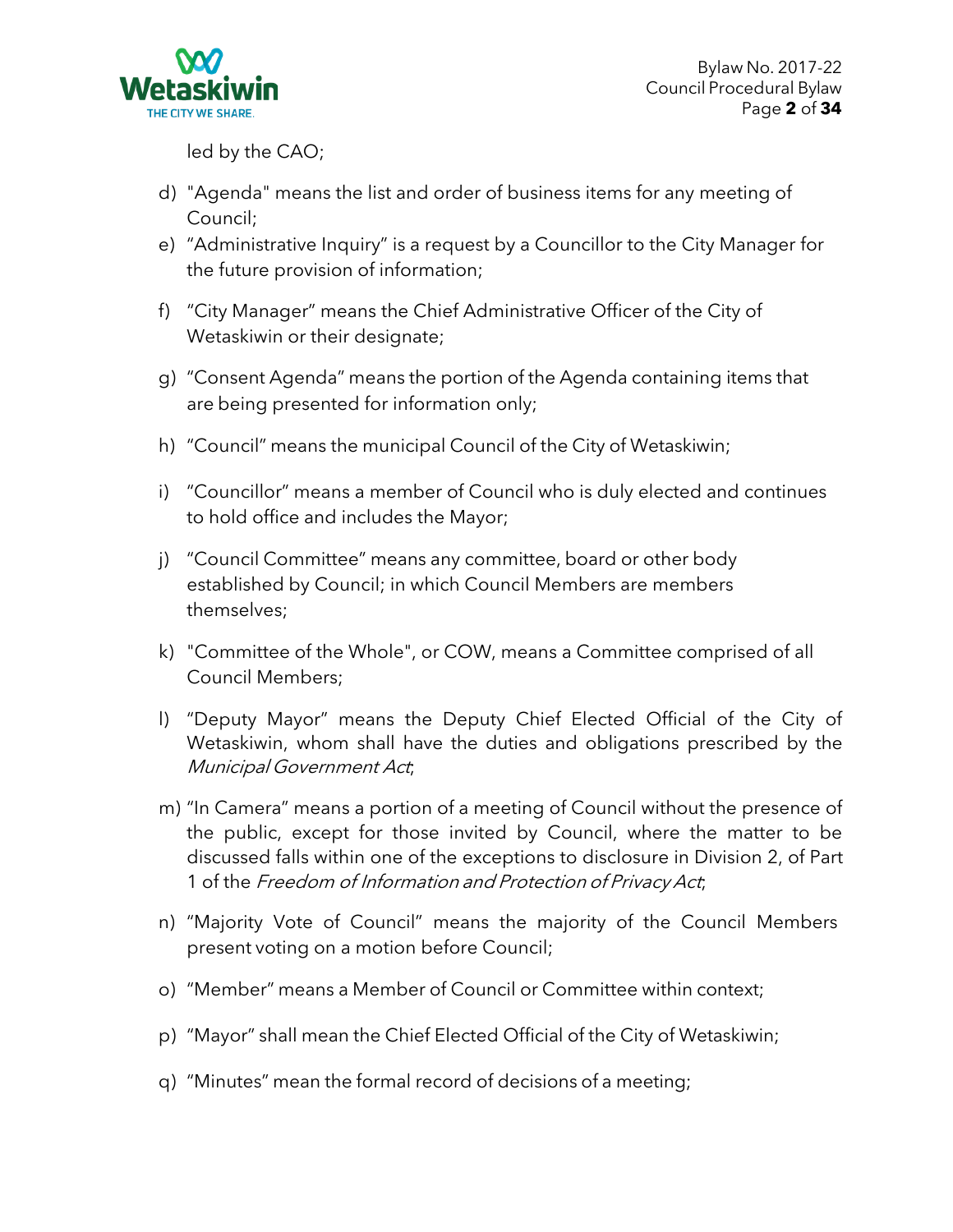

- r) "Motion" means a formal suggestion that is put to a vote;
- s) "Motion to Defer" means a motion to delay consideration of a matter by postponing consideration:
	- (i) Indefinitely;
	- (ii) Until a specified time;
	- (iii) Until a specified event happens; or
	- (iv) Until a report or communication is presented.
- t) "Motion to Receive" means a motion to acknowledge an item, report or recommendation under consideration with no additional action required;
- u) "Motion to Refer" means a motion to direct a matter to staff or a committee of Council for additional information and/or recommendation, including a specified date at which the information is to be brought back to Council;
- v) "Notice of Motion" means a notice given by a Member of Council advising that the matter described therein will be brought forward at a subsequent meeting;
- w) "Oaths of Office Act" means the Oaths of Office Act, R.S.A 2000, Chapter O-1, as amended;
- x) "Pecuniary Interest" means a matter that could monetarily affect a Member of Council, a member of their family or their employer within the meaning of the Municipal Government Act;
- y) "Point of Order" means the raising of a question by a Member or Administration with the view of calling attention to any departure from this Bylaw or the customary proceedings in debate or in the conduct of Council's business;
- z) "Point of Privilege" means a request to the Chair to immediately consider and take action to remedy a situation negatively affecting the rights or privileges of a Member of Council or of Council as a whole, despite other pending business currently before Council;
- aa)"Presiding Officer", means the Chair of Meetings of Council, typically the Mayor, or in the absence of the Mayor, the Deputy Mayor, or in the absence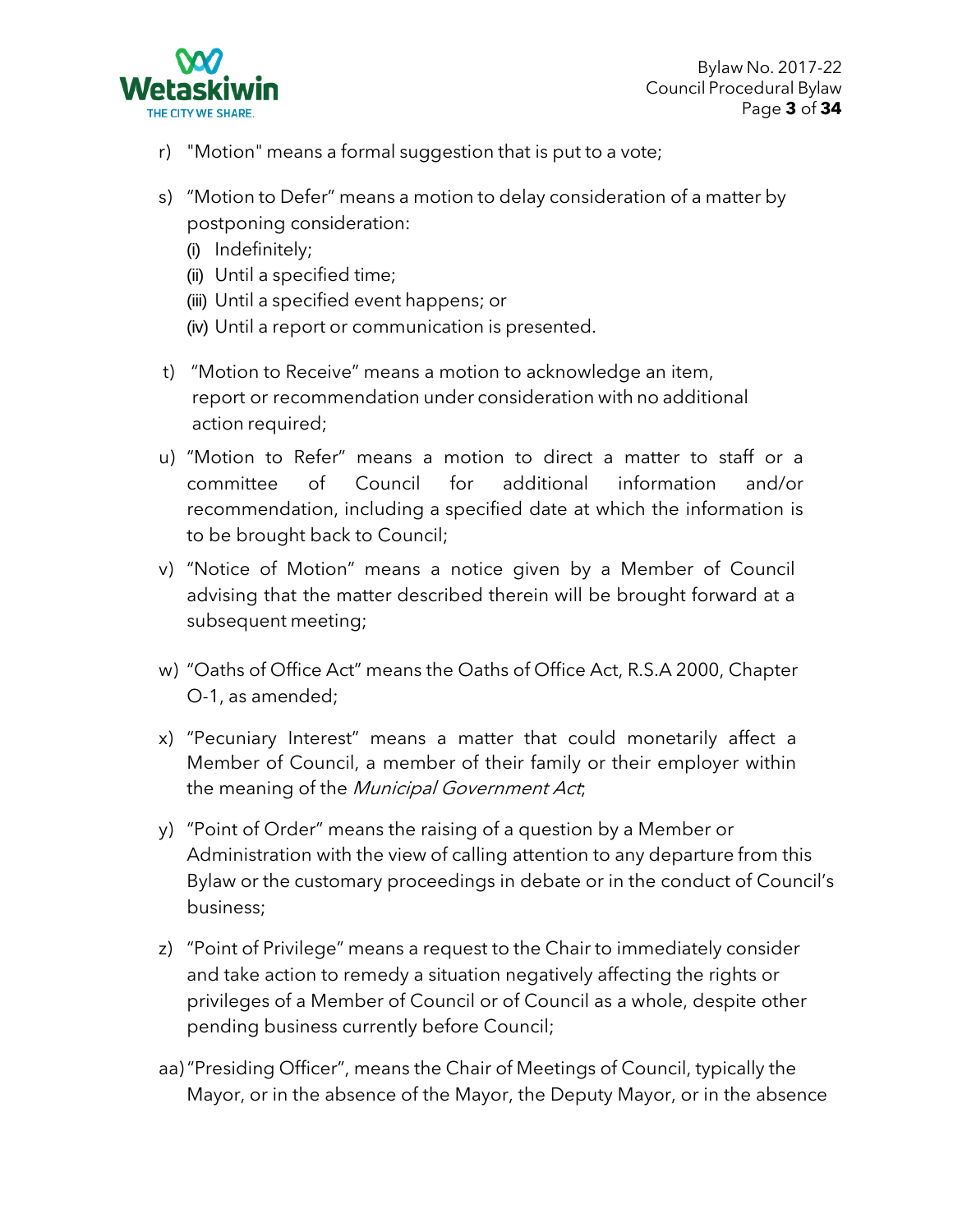

of the Deputy Mayor, any other Member of Council;

- bb)"Public Hearing" means a meeting of Council that is convened to hear matters pursuant to the *Municipal Government Act* or another enactment;
- cc) "Quorum" means a majority of Members present at a meeting;
- dd) Recess" means an intermission or break within a meeting, after which the proceedings are immediately resumed at the point where the recess was called;
- ee) "Recording Officer'' means any person directed or appointed by the CAO to record the Minutes of the meeting;
- ff) "Repeal" means to render a Bylaw, policy or Motion no longer in effect;
- gg)"Resolution" means a formal decision made by Council or Committee of the Whole and can also be referred to as a Motion;
- hh) "Special Meeting" means a meeting called by the Mayor pursuant to the Act;
- ii) "Table" means any of the following:
	- (i) to postpone making a decision on a matter until a specific date, time or event has occurred, such as, but not limited to, the production of a subsequent report by Administration providing further information;
	- (ii) to postpone the disposal of a motion that is before Council until a specific date, time or event has occurred;
	- (iii) to delay a matter or motion currently before Council to deal with an urgent matter, with the intention of returning to the tabled matter or motion prior to the end of the meeting.

# **3. APPLICATION AND GOVERNANCE**

#### **General Rules**

- 3.1 The procedures contained in this Bylaw shall be observed in Council meetings and Committee of the Whole.
- 3.2 The procedures contained in this Bylaw shall be observed in Council Committee meetings, with the exception of the limit of the number of times for speaking;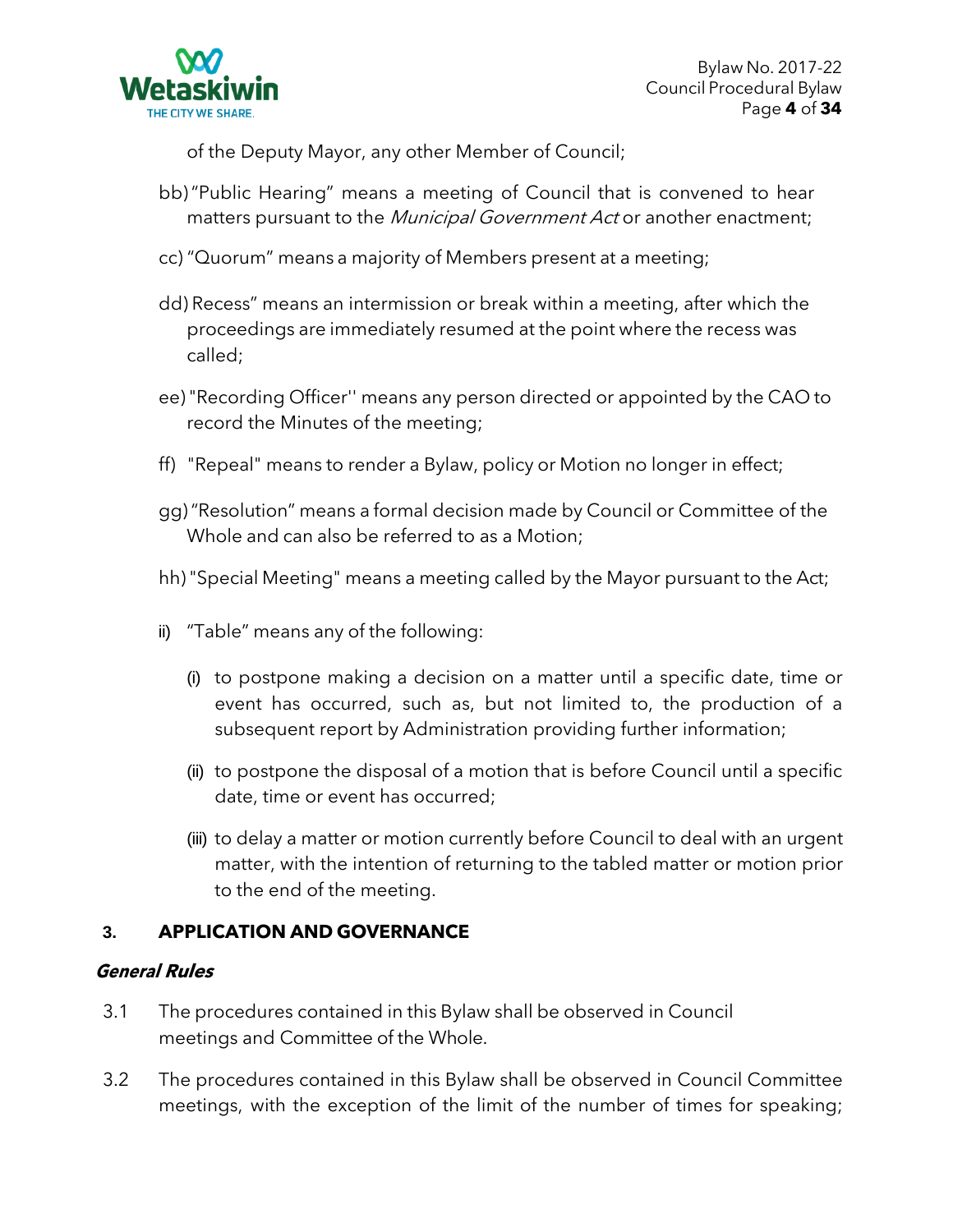

however, no Member shall speak more than once to any question until every other Member choosing to speak has spoken.

3.3 To the extent that a procedural matter is not dealt with in the Municipal Government Act or this Bylaw, the matter will be determined by referring to the most recent version of Robert's Rules of Order Newly Revised.

# **4. MEETINGS**

### **Inaugural Meeting**

- 4.1 Council must hold its Inaugural Meeting not later than two weeks after the date of an Alberta General Municipal Election.
- 4.2 At the Inaugural Meeting:
	- a) all Councillors must take the official oath prescribed by the Oaths of Office Act,
	- b) Council must confirm the Council Chambers seating arrangements of Councillors; and
	- c) All other matters required by Section 4.4 that must be dealt with.

# **Organizational Meetings**

- 4.3 An Organizational Meeting must be held not later than two weeks after the third Monday in October each year.
- 4.4 At the Organizational Meeting, Council:
	- a) must establish a process for determining which Councillors will serve as Deputy Mayor throughout the year and to do so, Council may adopt a roster appointing Councillors to the position of Deputy Mayor on a rotating basis for the forthcoming year, commencing November 1, with each Councillor serving for a two (2) month term;
	- b) must establish the frequency, dates, times and locations for the holding of regular Council and Committee of the Whole meetings for the next 12 months and may consider the following in doing so:
		- (i) reducing the number of Council meetings in the months of July, August and December;
		- (ii) scheduling meetings utilizing the same frequency, dates, times and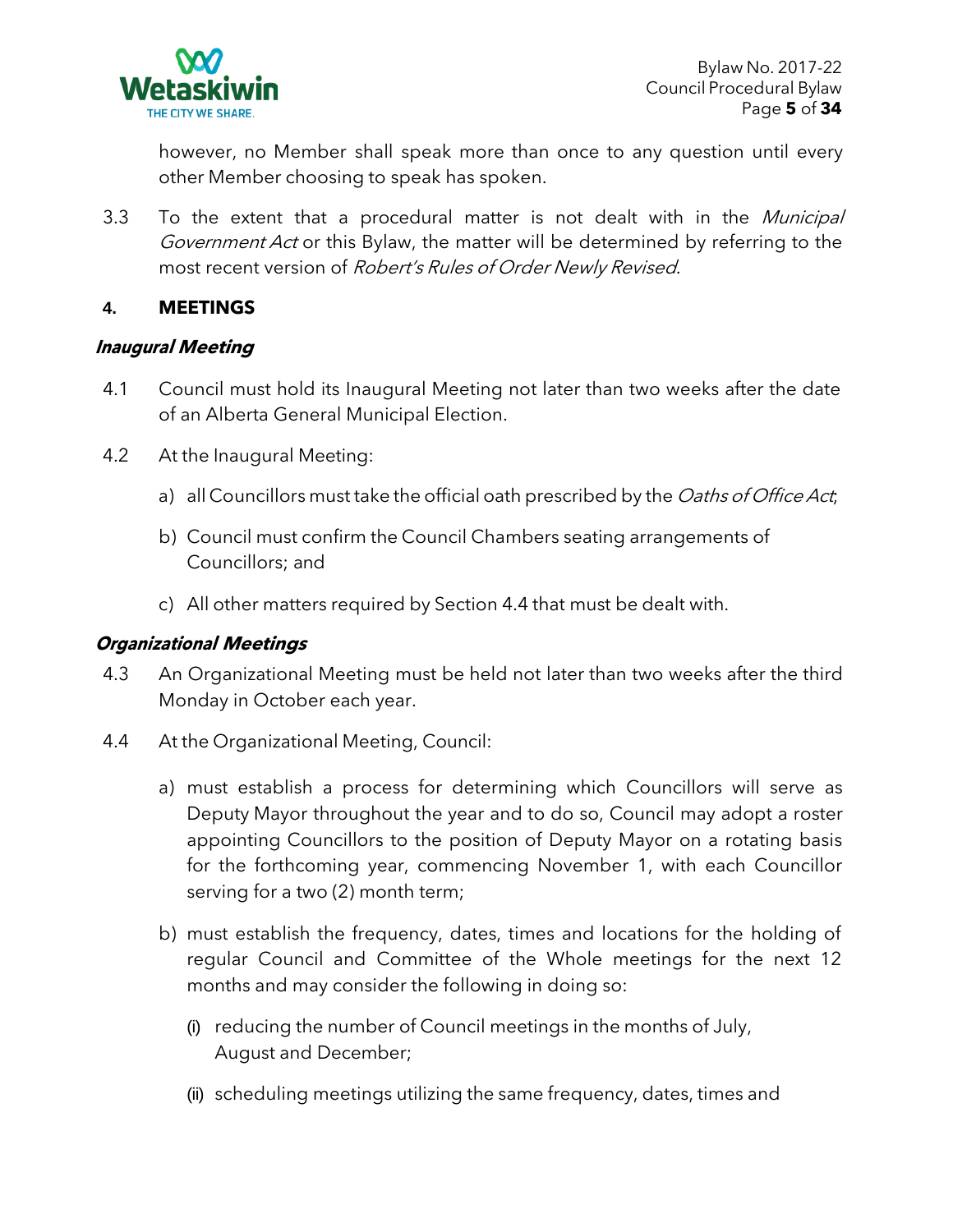

locations as established at previous organizational meetings.

- c) must conduct any other business as identified within the Organizational Meeting Agenda.
- d) In an election year, consider stopping meetings once the declaration date has passed.
- 4.5 At the Inaugural Meeting, Council may defer the appointment of members to Council Committees but must make Committee appointments at the next scheduled Regular Council Meeting unless Council passes a resolution to defer appointments to a subsequent Regular or Special Council meeting.
- 4.6 All Council members are authorized to sign cheques, agreements and other negotiable instruments on behalf of the Mayor and Deputy Mayor, as well as fulfill other roles such as chairing meetings, when the Mayor and Deputy Mayor are unable to fulfill these duties.
- 4.7 Council will review all Council Bylaws and approve any amendments as deemed necessary.
- 4.8 Each member of Council shall sign the code of conduct once approved.

# **Committee of the Whole**

- 4.9 There shall be a Committee of the Whole comprising of all Council Members.
- 4.10 The Committee of the Whole enables Committee members to:
	- a) Review upcoming and important issues and opportunities with members of Administration where deemed appropriated, where the focus is on understanding the broader policy implications of the items being considered. The purpose of the Committee of the Whole is to:
		- (i) Receive updates on emerging and ongoing projects and initiatives
		- (ii) Meet principally as a forum for discussion rather than a decision-making arena, enabling all Committee members to discuss key items without the requirement to make a decision.
	- b) The key for the Committee is to keep the focus on the broader and more strategic items. The operation so the Committee is purposely kept informal to encourage deliberation of information and ideas. The Committee has no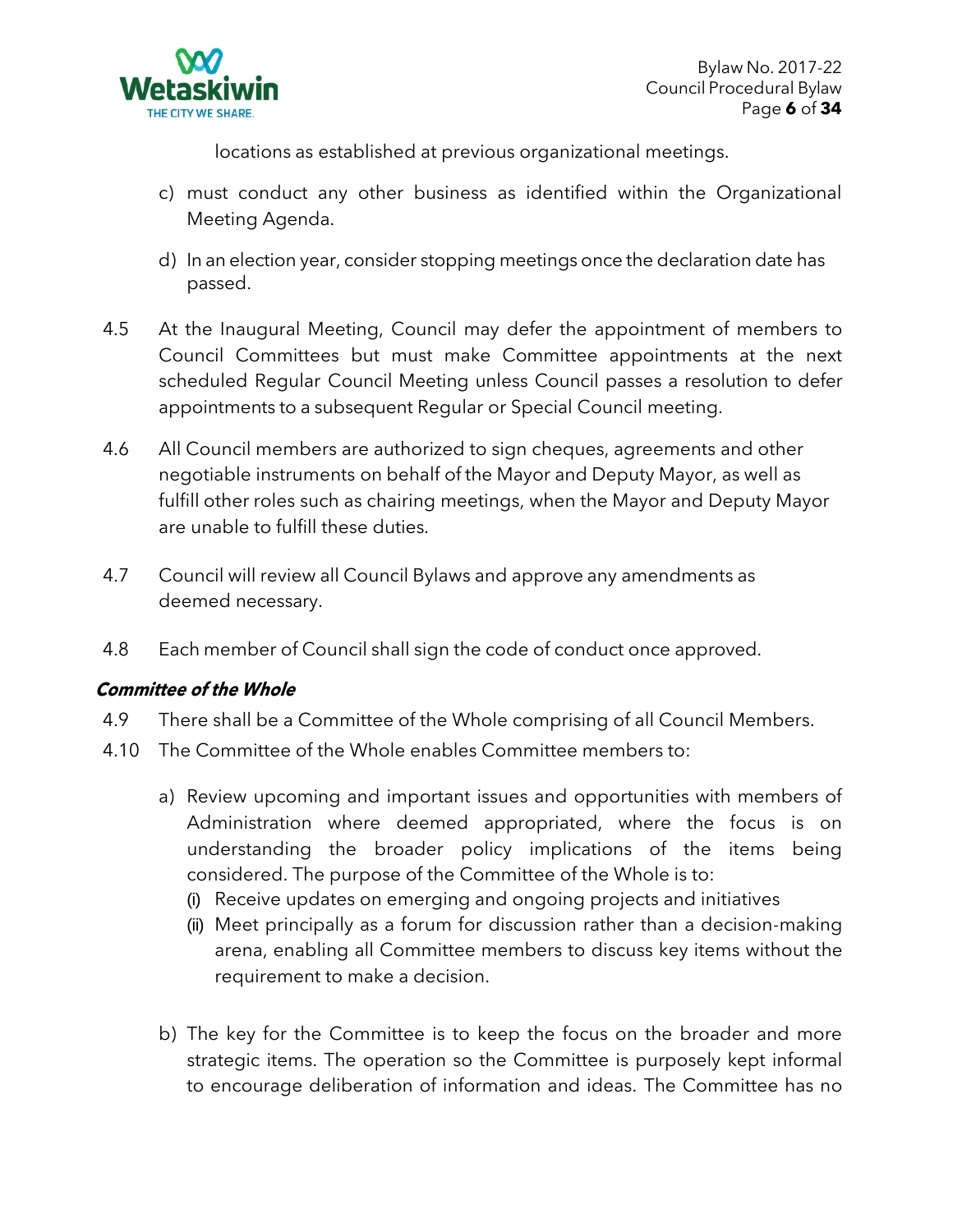

power to commit funds. Matters requiring further direction will be forward as a recommendation to Council.

- c) The Committee may:
	- (i) Conduct non-statutory public hearings (for information);
	- (ii) Meet in Closed Session pursuant to the Municipal Government Act and the Freedom of Information and Protection Act, approved by motion including the related section of the FOIP Act;
	- (iii) Receive information from Administration on emerging items; and
	- (iv) Discuss and debate policy matters to formulate recommendations to Council.
- d) The Committee may make the following motions:
	- (i) To receive agenda reports as information;
	- (ii) To refer matters to Administration or a Committee for review;
	- (iii) To make recommendations to Council; and
	- (iv) To move into a Closed Session meeting or revert to an open meeting.
- e) The CAO and other required administrative staff will be in attendance at Committee meetings to make presentations and answer questions.
- f) The Mayor is the Chair for all meetings, unless this responsibility is delegated by the Mayor to another Committee member or Deputy Mayor.
- g) Every person wishing to speak during the Committee of the Whole meeting shall address their comments through the Chair, no person shall be permitted to speak unless the Chair has grant that person permission.
- 4.11 Meetings shall be held in the public forum unless discussion falls under Division 2, Part 1 of the Freedom of Information and Protective of Privacy Act.

#### **Preparing for Meetings**

- 4.12 Collecting Items
	- a) All Agenda submissions for Regular Meetings of Council Meetings including Public Hearings and Committee of the Whole Meetings must be received by Administration no later than 4:30 p.m. two weeks prior to the meeting, unless otherwise specified.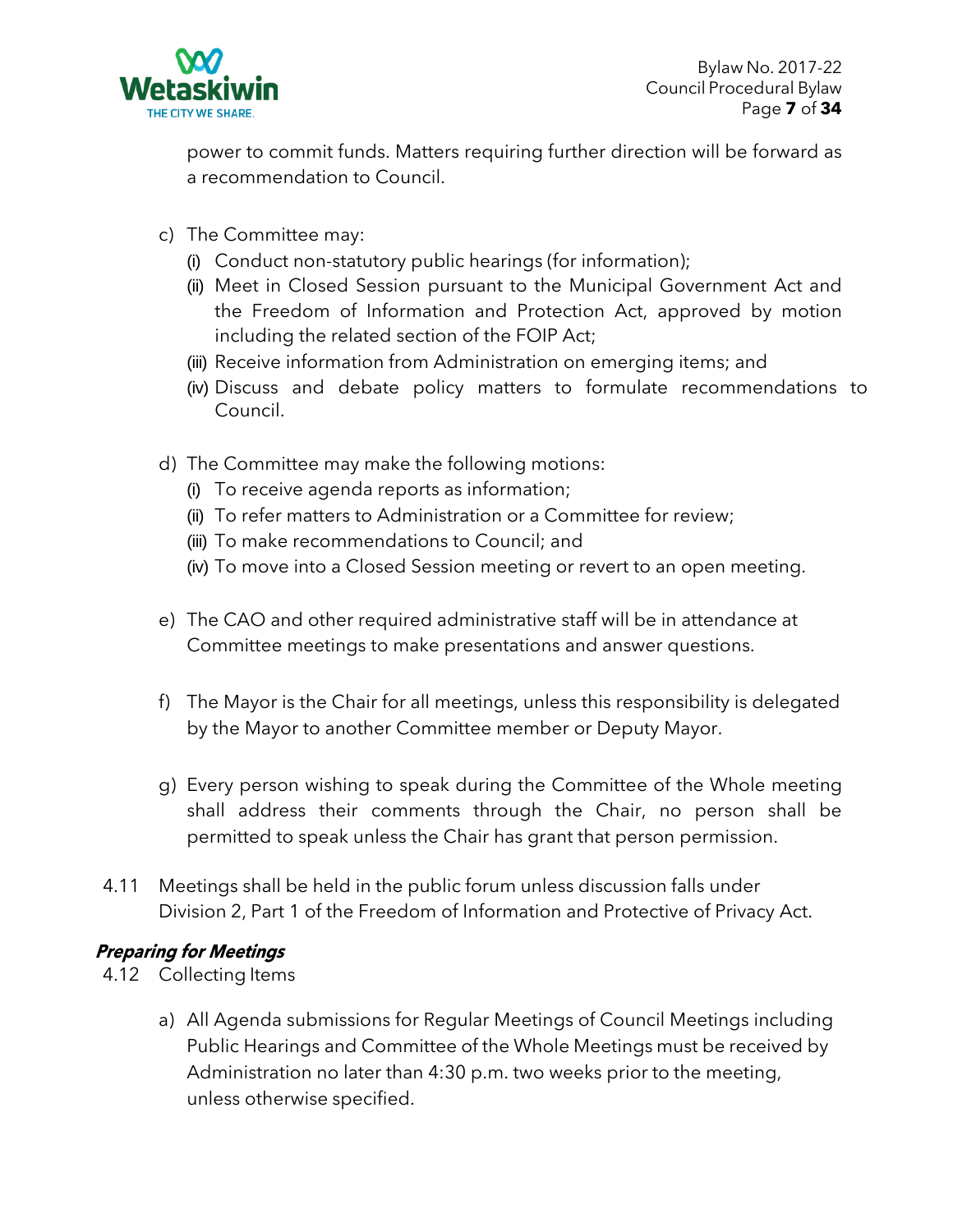

- b) Administration and members of the public wishing to appear or have correspondence brought before Council or Committee of the Whole must ensure that their correspondence or request is legible and appropriate to be brought before Council or Committee of the Whole and is delivered in the time prescribed above.
- c) Members of the public granted an audience with the Committee of the Whole must submit a summary of the information that is to be presented. Upon receipt of the request or correspondence, Administration may refer the matter to a staff member or include it as an item on a future Agenda.

### 4.13 Late Submissions

- a) Reports and supplementary materials related to items on the agenda and that are received less than ten (10) days prior to the Council meeting will be accepted only if the matter is time critical, otherwise the additional material and the affected item on the agenda will be deferred to the next scheduled meeting. Any additional supplemental materials provided to Council will be made available as soon as reasonably possible to allow the greatest opportunity for review prior to the meeting.
- b) Additional agenda items, reports and supplementary materials that are of very high priority, are time sensitive and are received too late to be included on the agenda may be made available for consideration of Council as an additional agenda item and will be delivered to Council members in paper or electronic format as soon as possible. Despite the urgency of any proposed additional item, an item will only be added to the agenda when there is sufficient information available for Council to make a decision.
- 4.14 The Mayor and Deputy Mayor will attend one agenda review committee meeting with Administration. The agenda for each Council meeting shall be established by the Mayor and Deputy Mayor in consultation with the City Manager, at the bimonthly meetings.
- 4.15 Distributing the Agenda
	- a) Administration shall ensure that Regular Council Meeting and Committee of the Whole Agendas are prepared and distributed to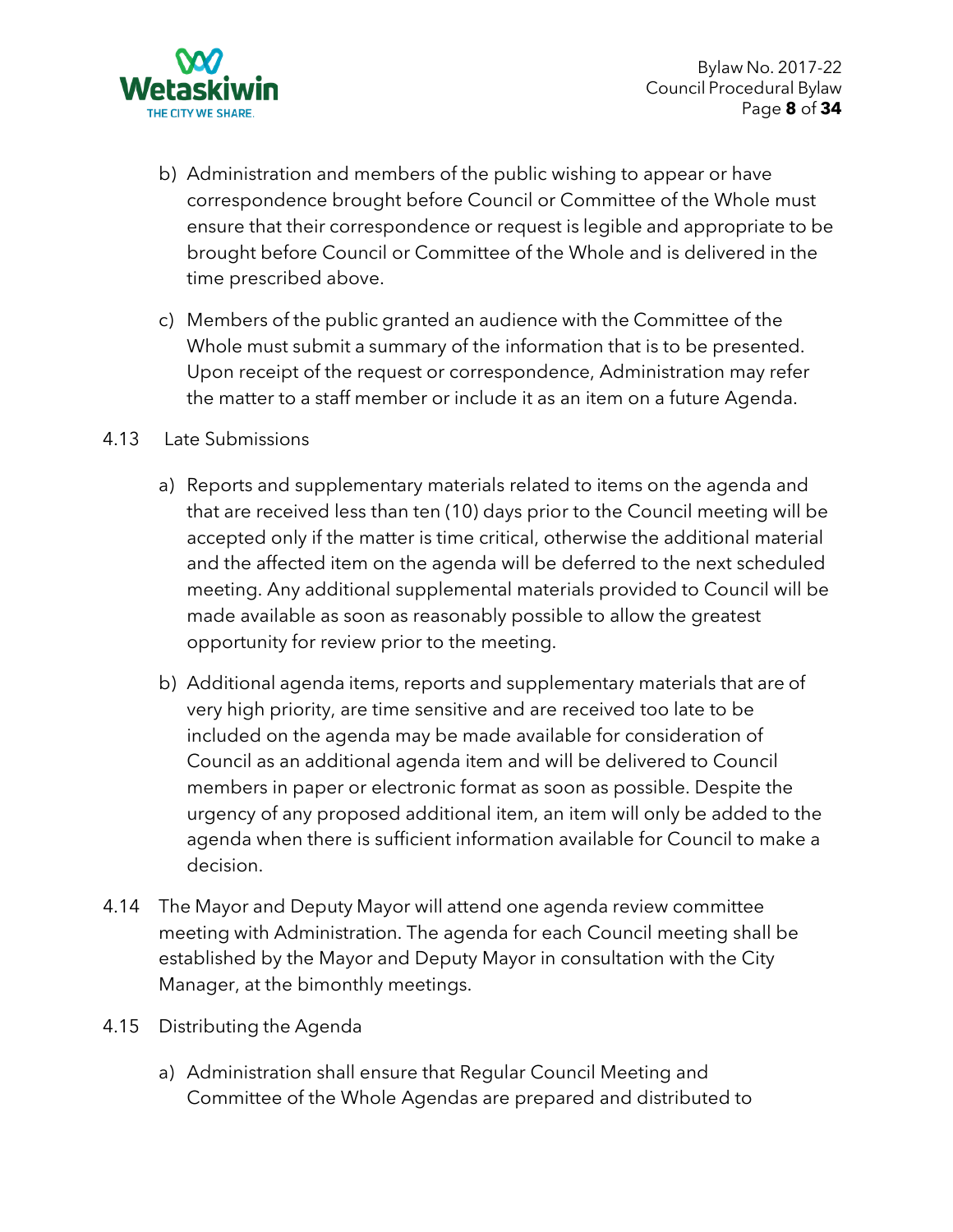

Council at least six (6) working days prior to the meeting.

- b) Administration shall ensure that Regular Council Meeting and Committee of the Whole Agendas are available on the City's website and copies of the Agenda cover are available in paper form at City Hall at least two working days prior to the meeting.
- 4.16 Advertising for Meetings

Once Council determines their regular meeting schedule at the Organizational Meeting, the schedule shall be advertised as prescribed in the Act. If the meeting dates, times, or locations change, the public must be notified in accordance with the provisions set out in the Act.

4.17 Last Minute Additions

Council may, through Resolution, add last minute items to the Agenda during the adoption of the Agenda under circumstances where urgent matters that were not scheduled need to be addressed. Items may also be added under New Business as prescribed in this Bylaw.

# **Special Meetings**

4.18 Special Council meetings may be called in accordance with the provisions of the Municipal Government Act.

# **Electronic Recording of Proceedings**

- 4.19 The recording of a Council meeting or Public Hearing by a member of the public or media, by electronic or other means is allowed unless, at the sole determination of the Chair, the recording of a Council meeting or Public Hearing by electronic or other means is determined to be disruptive to the process or if the recording of a Council meeting or Public Hearing will inhibit or discourage any member of Council or the public from fully participating in the Council meeting, in which case the Chair may prohibit the recording of a Council meeting or Public Hearing by electronic or other means.
- 4.20 The meetings are recorded by the Clerk and will be made available on the City webpage as reasonably possible but due to unforeseen circumstances may be delayed until the issues are resolved.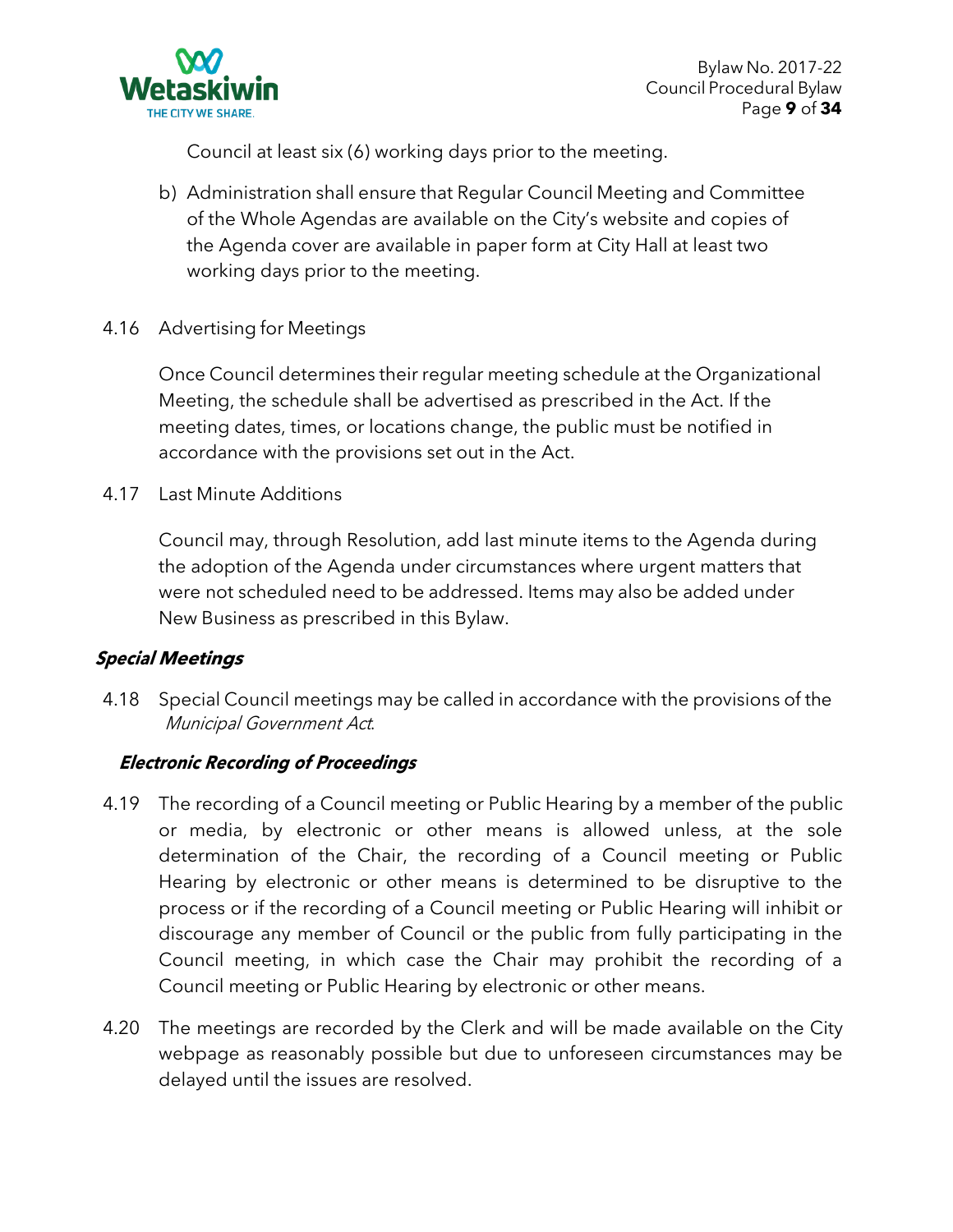

### **Meeting Participation through Electronic Means**

- 4.21 A member of Council may participate in any Council meeting through electronic means and, when they do so, they are deemed to be present at the meeting.
- 4.22 A member of Council may participate in a regular Council meeting, or a portion of a regular Council meeting, through electronic communication if:
	- a) There are extenuating circumstances, such as illness or injury to the member or an immediate family member, that prevents the member from personally attending the meeting;
	- b) The member is out of the City and unable to personally attend the meeting;
	- c) There is need to create quorum at the meeting. If this is the circumstance, the member participating through electronic communication must attend the entire meeting.
	- d) A member of Council who wishes to participate via electronic communication in regular Council meeting must provide notice of the intent as soon as possible to the City Manager and Legislative Executive Assistant.
	- e) The member of Council participating via electronic communication can request to speak verbally or through the electronic Request to Speak in iCompass to indicate to the Chair that they wish to speak to the matter. Their name will be added to the speaking list.
	- f) When a vote is called, the member of Council participating via electronic communication must verbally vote, if they cannot be seen, or through electronic vote in iCompass.

#### **5. PUBLIC HEARINGS**

5.1 Public Hearings will generally be held during a regular Council meeting; however, a special Council meeting for the purpose of holding a Public Hearing may be called.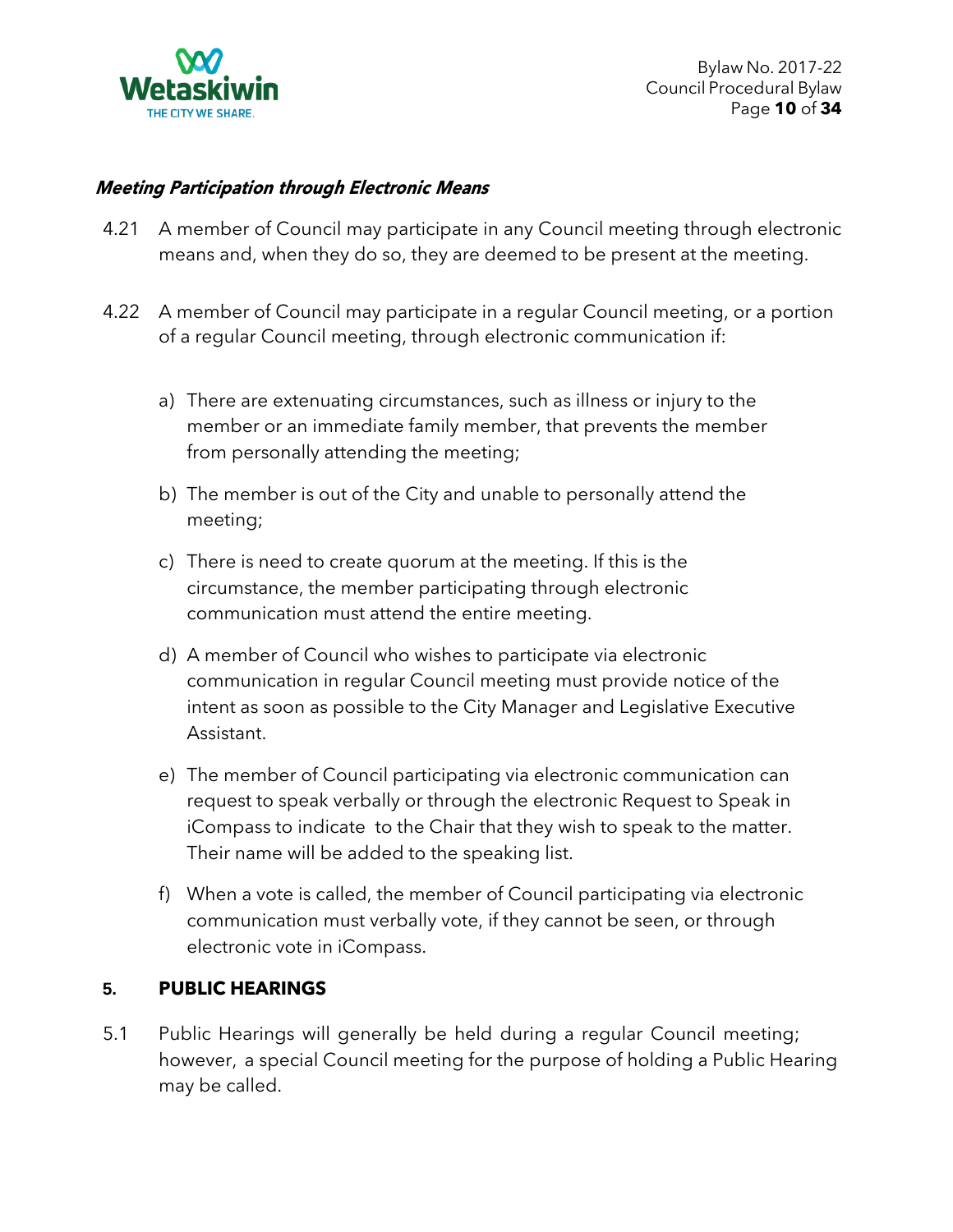

- 5.2 A statutorily required Public Hearing on any proposed bylaw or resolution must be held before the Chair puts:
	- a) a motion for second reading of the bylaw, or
	- b) a motion on the resolution for which the Public Hearing is to discuss.
- 5.3 The procedure for a Public Hearing is as follows:
	- a) The Chair will outline the purpose of the Public Hearing, the process to be followed in the Public Hearing and any other preliminary matters;
	- b) Administration will introduce the proposed bylaw or resolution, followed by questions by Council;
	- c) After identifying themselves in the manner required under Section 5.5, members of the public will be invited to make verbal presentations, followed by questions by Council;
	- d) If written submissions were received, Administration will read aloud the written submissions or, where appropriate, Administration may provide a report on the number of written submissions received and a general overview of the contents of the written submissions;
- 5.4 The use of slides, maps, videos and other similar materials is permitted and these, along with written submissions, become the property of the City of Wetaskiwin as exhibits to the hearing. In order to ensure that all Council Members receive all information and materials within the Agenda package, any party wishing to have their materials included in the Agenda package must submit their materials to Administration no later than two (2) weeks prior to the Hearing, in a format easily usable by Administrative staff.
- 5.5 Persons addressing Council shall give their name, location of residence, an indication as to whether they are speaking on their own behalf or for another person or a group and address the Chair when responding to questions or providing information.
- 5.6 Individuals may speak for a maximum of five (5) minutes.
- 5.7 One spokesperson per petition or group may speak for a maximum of ten (10) minutes.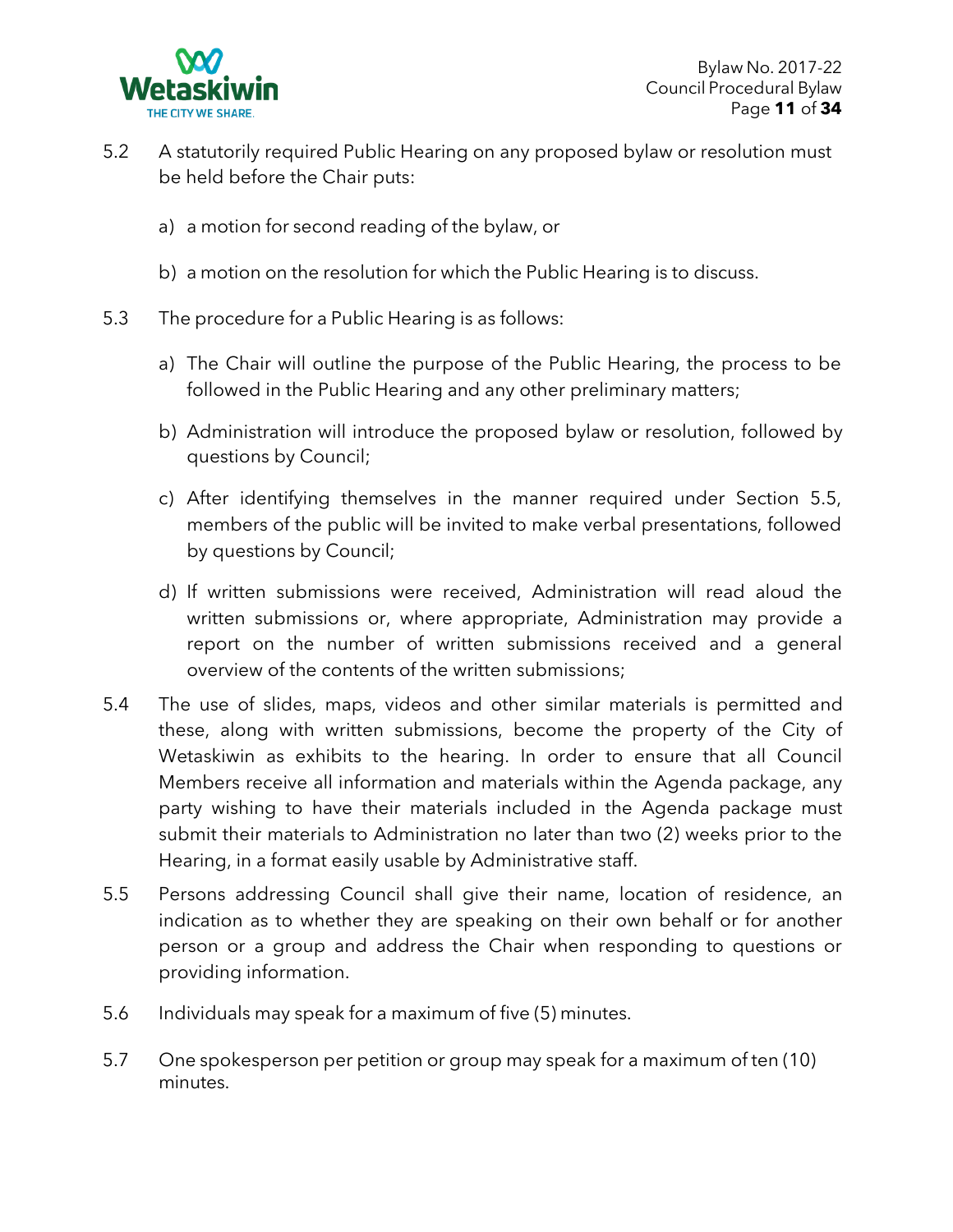

- 5.8 At the discretion of the Chair, the time limits for speaking and presentations may be extended to ensure that all interested parties have had a fair and equitable opportunity to express their views.
- 5.9 At the discretion of the Chair, after everyone has had an opportunity to speak once, those interested in speaking a further time to provide new information may be granted further opportunity to speak.
- 5.10 At the conclusion of the business of the Public Hearing, the Chair shall declare the Public Hearing closed, or call for continuance and establish a date for reconvening the Public Hearing, and then recess the Public Hearing.
- 5.11 The minutes of a Council meeting during which a Public Hearing is held must contain the names of the speakers and a summary of the nature of representations made at the Public Hearing.

### **No Quorum**

- 5.12 If there is no quorum within fifteen (15) minutes after the time set for the commencement of the meeting, the City Manager will record the names of the Councillors present and the meeting will be adjourned to the time of the next regular Council meeting;
- 5.13 Notwithstanding 5.12, if the Mayor or the City Manager is contacted by one or more members of Council whom indicate that they are in transit, the waiting period for achieving a quorum as noted in 5.12 shall be extended to thirty (30) minutes.

#### **Lost Quorum**

5.14 If, at any time during a meeting, quorum is lost, the meeting will be recessed and if quorum is not achieved again within fifteen (15) minutes, the meeting will be deemed to be adjourned, unless a resolution was passed prior to losing the quorum, to extend the recess period.

# **6. COMMENCEMENT OF MEETINGS**

- 6.1 This section applied to all Council meetings and Committee of the Whole meetings.
- 6.2 As soon as there is a Quorum after the time for commencement of a Council meeting: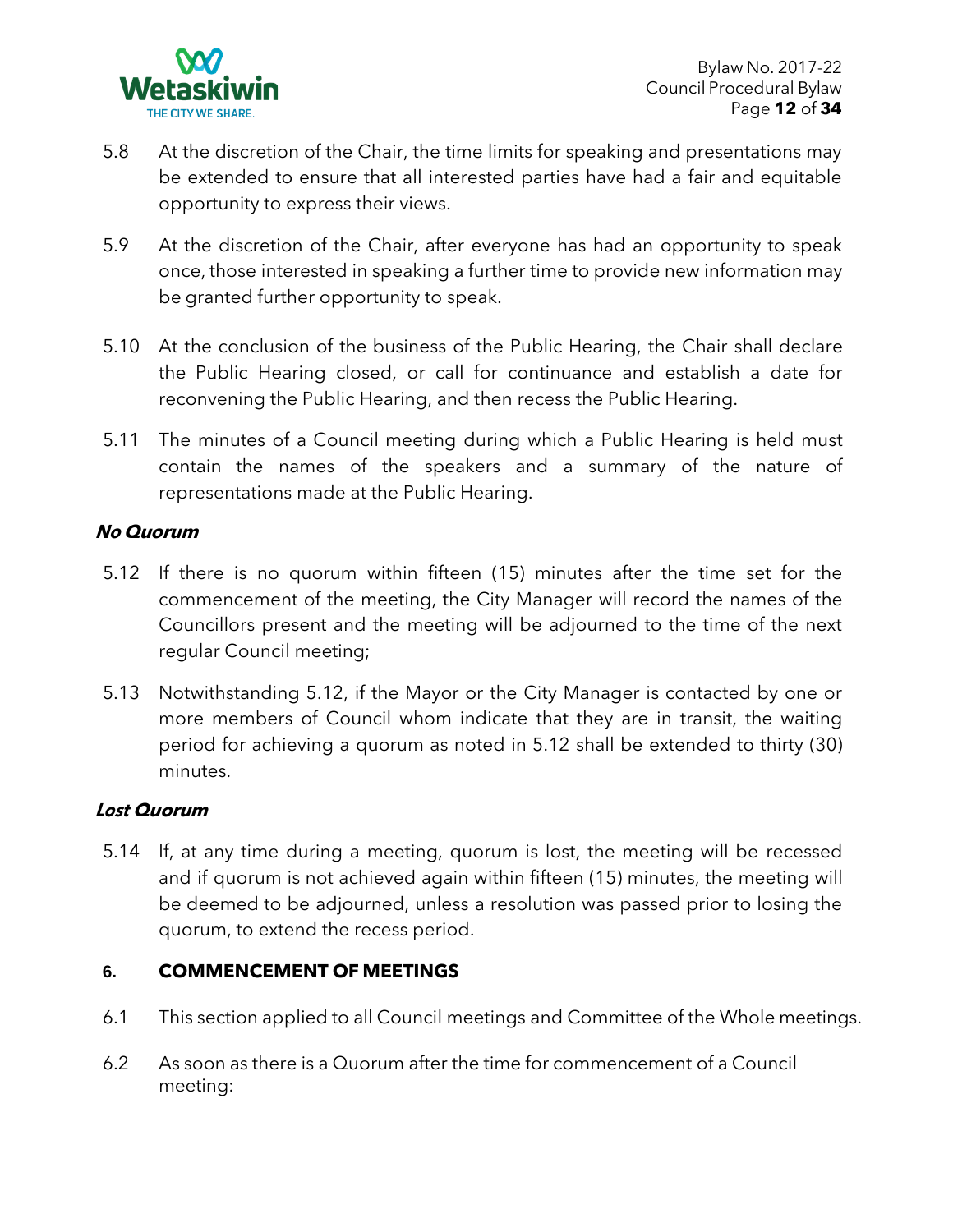

- a) the Mayor must take the Chair and begin the meeting; or
- b) if the Mayor is absent, the Deputy Mayor must take the Chair and begin the meeting; or
- c) if the Mayor and Deputy Mayor are not in attendance within fifteen (15) minutes after the time set for the meeting and there is a quorum, the City Manager must begin the meeting by calling for a motion for the appointment of a Chair.
- 6.3 Council Meetings shall be held in the Council Chambers at City Hall located at 4705 50 Avenue, Wetaskiwin Alberta, T9A 2E9, and a change of venue shall be advertised as prescribed in the Act.

# **7. DUTIES OF THE CHAIR**

- 7.1 The Chair:
	- a) chairs meetings;
	- b) preserves order in Council meetings, and may call to order any Councillor, staff member or member of the public who is out of order;
	- c) decides all questions of procedure and Points of Privilege;
	- d) ensures that each Councillor who wishes to speak on a debatable motion is granted the opportunity to do so;
	- e) states and puts to a vote all questions that legitimately come before Council as motions and declares the results of all votes;
	- f) decides who, aside from Councillors, may address Council; and
	- g) declares meetings adjourned when Council so votes or, where applicable, at the time appointed for adjournment, or at any time in the event of an emergency.

#### **8. ORDER OF BUSINESS**

Order of Business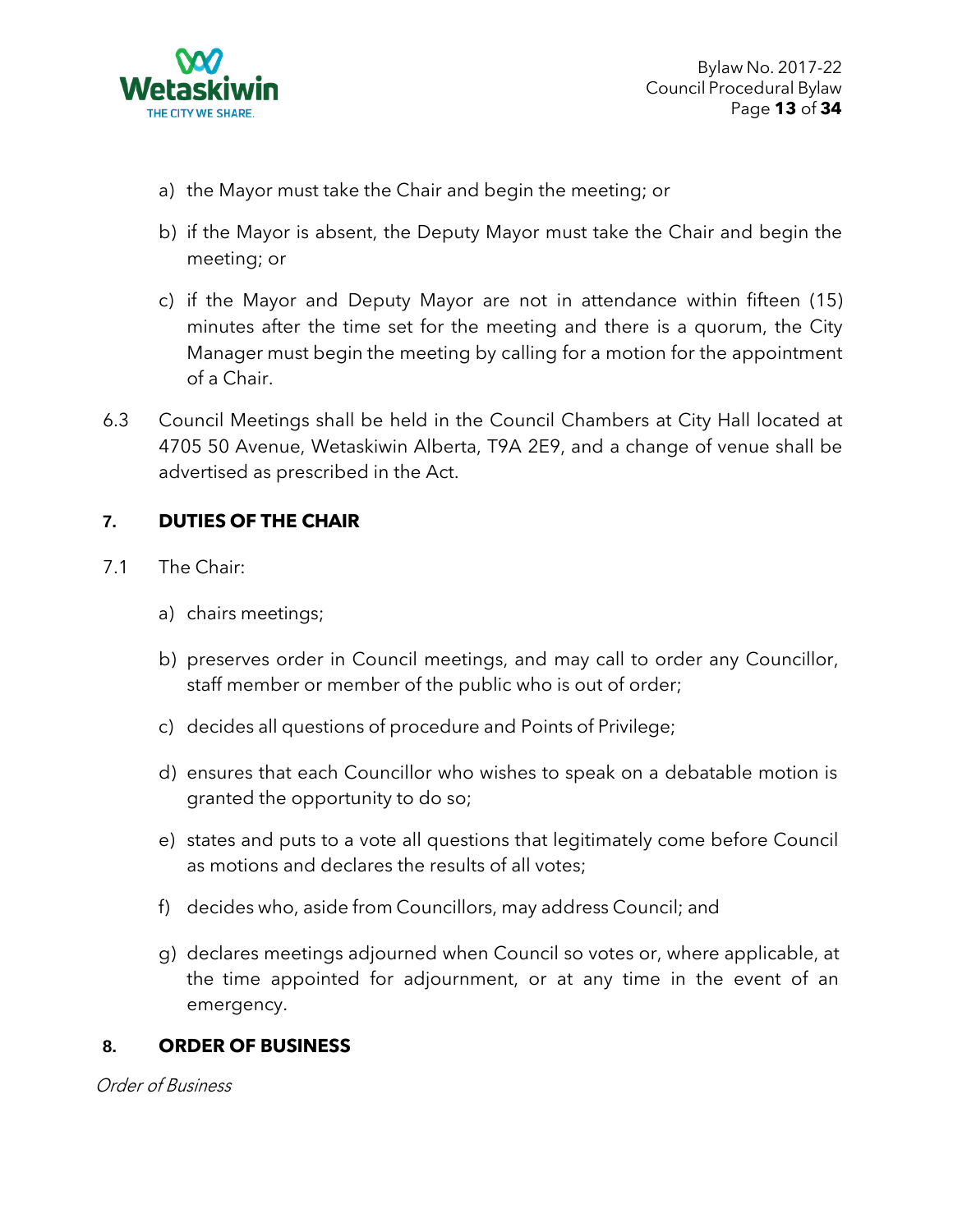

- 8.1 The order of business for each meeting shall be as follows:
	- a) Call to Order;
		- (i) Once Quorum has been established, the Chair shall call the meeting to order.
	- b) Open Microphone;
		- (i) If a citizen wishes to make a public address to Council that is not a topic on the agenda they may do so as follows;
			- by attending the public meeting and registering their name, topic of discussion and provide any handouts they may have to the Legislative Executive Assistant prior to the meeting start time, and
			- Identify themselves as a resident or local business with an address.
		- (ii) Presentations will be in the order they registered in.
		- (iii) The Chair will call participants to the Chamber's presentation podium, on an individual basis. When they are called, please restate the information including the persons name and address into the microphone before proceeding with the presentation.
		- (iv) The presenter must limit their presentation time to five minutes during the open microphone session, and the microphone will be muted after this time allotment.
		- (v) Council will direct Administration on how and when to address matters arising in an open microphone session that require a response.
		- (vi) Requests for an appointment to make a presentation to Council must be received by the City Manager and must:
			- be in writing and received at least 14 days prior to the Council meeting date;
			- clearly identify the reason or purpose of the appointment;
			- identify the individual or primary contact for a group or organization; and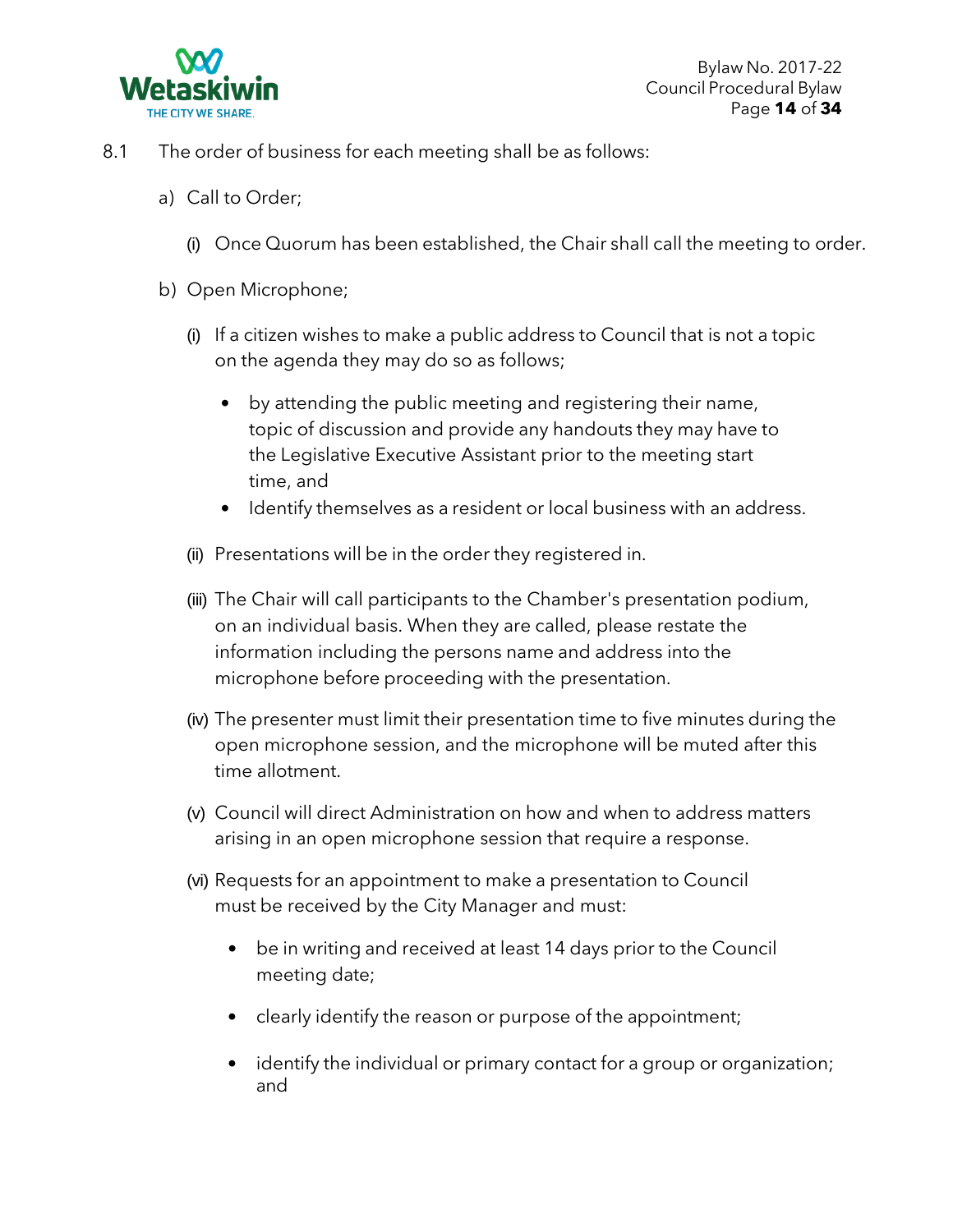

Bylaw No. 2017-22 Council Procedural Bylaw Page **15** of **34**

- include contact information of the individual or organization.
- (vii)Presentations for the purposes of promoting commercial products or services will not be accepted.
- (viii) Delegations from the same party or parties, or for the same matter as a previous delegation, held within the previous six months, shall not be allowed to appear before Council unless, in the opinion of the Mayor, new and compelling information comes to light which would warrant the delegation within the six- month period.
- (ix) The amount of time allotted for each presentation is ten (10) minutes unless the Chair allows for the time to be extended.
- c) Reading of Proclamations;
- d) Adoption of Agenda;
	- (i) Adoption of the Agenda
	- (ii) The agenda must be adopted by Council prior to transacting other business; in adopting the agenda, Council may:
		- add each new item to the agenda by a Two-Thirds Vote;
		- delete any item from the agenda by a Two-Thirds Vote;
		- change the order of the agenda.
	- (iii) The motion to adopt the agenda, with or without amendments, requires a majority vote to pass.
	- (iv) Any agenda items that have not been disposed of at the time that a meeting is adjourned will be addressed at the beginning of the next regular meeting unless a special meeting is called to deal with the business of the adjourned meeting.
	- (v) Following the adoption of the Agenda, Council may modify the order of items should circumstances arise where it is appropriate to do so, through general consent.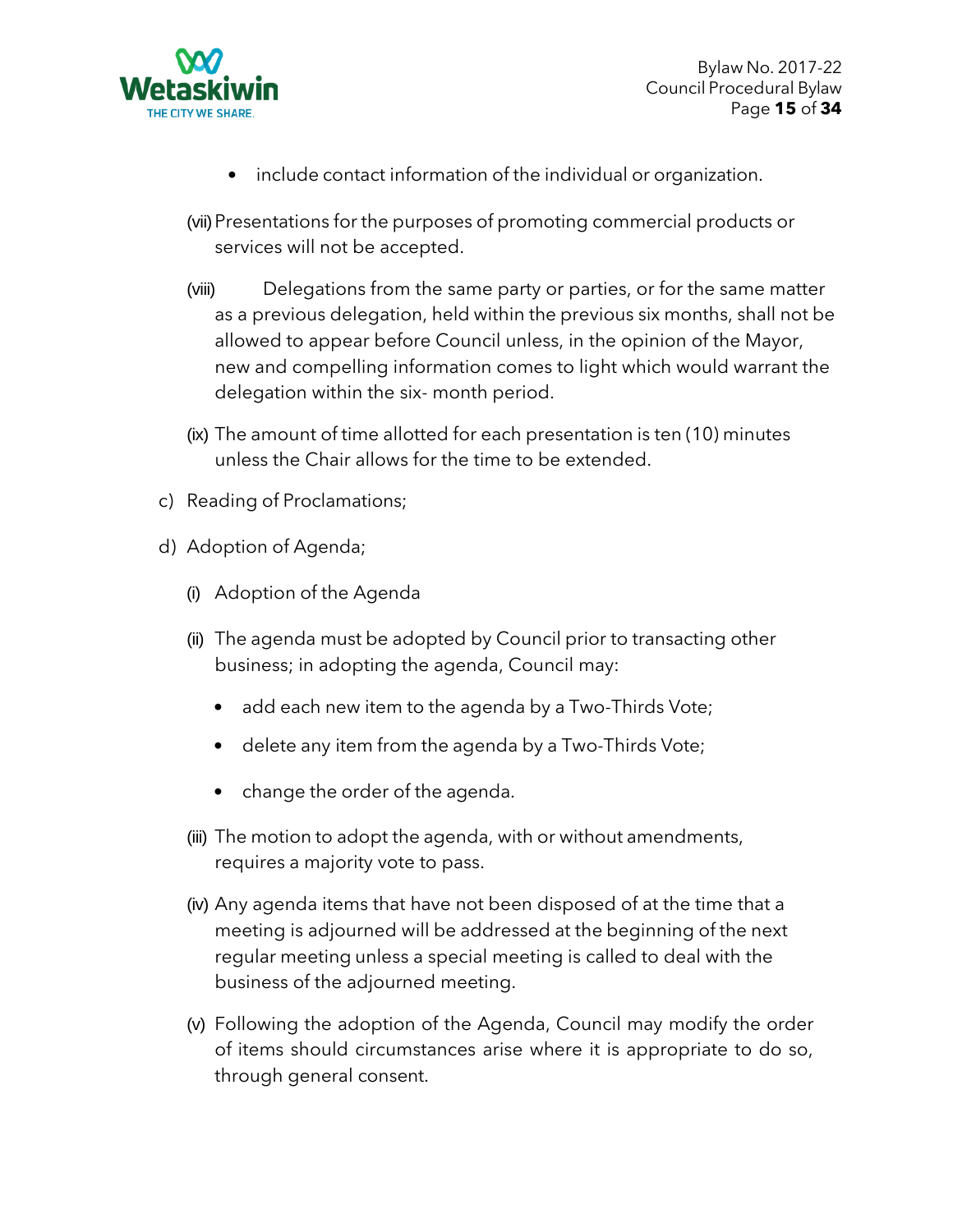

- e) Approval of Minutes;
	- (i) Minutes from all previous meetings are to be reviewed and adopted under this section.
	- (ii) Any Member may request that the Minutes be amended to correct any inaccuracy or omission.
- f) Business Arising Out of the Minutes

Council has the opportunity to discuss and inquire on any item on the Action List. Administration frequently updates the Action List which tracks the progression of formal requests, in the form of Resolutions, from Council.

- (i) Before an item may be added to the Action List, Council will direct Administration to conduct preliminary investigative work and provide a report that outlines how pursuing the matter will impact the organization. The report should include an approximate timeline for completion, any monetary and staff resources associated, and any other pertinent information pertaining to the matter. Once this report is presented, Council may choose to have the item added to the Action List by directing Administration to further pursue the matter through Resolution.
- g) Consent Agenda
	- (i) Members may move items off the Consent Agenda and on to the regular business Agenda for robust discussion under its appropriate section, or may be addressed immediately following the adoption of the Consent Agenda, at Council's discretion.
	- (ii) Removing items from the Consent Agenda and adding them under their appropriate section on the regular meeting Agenda is done through Resolution.
	- (iii) Council shall receive the Consent Agenda, including all remaining items, if any, as information by Resolution.
	- (iv) Items of correspondence, committee/board Minutes and other information brought forward to Council on a regular basis may be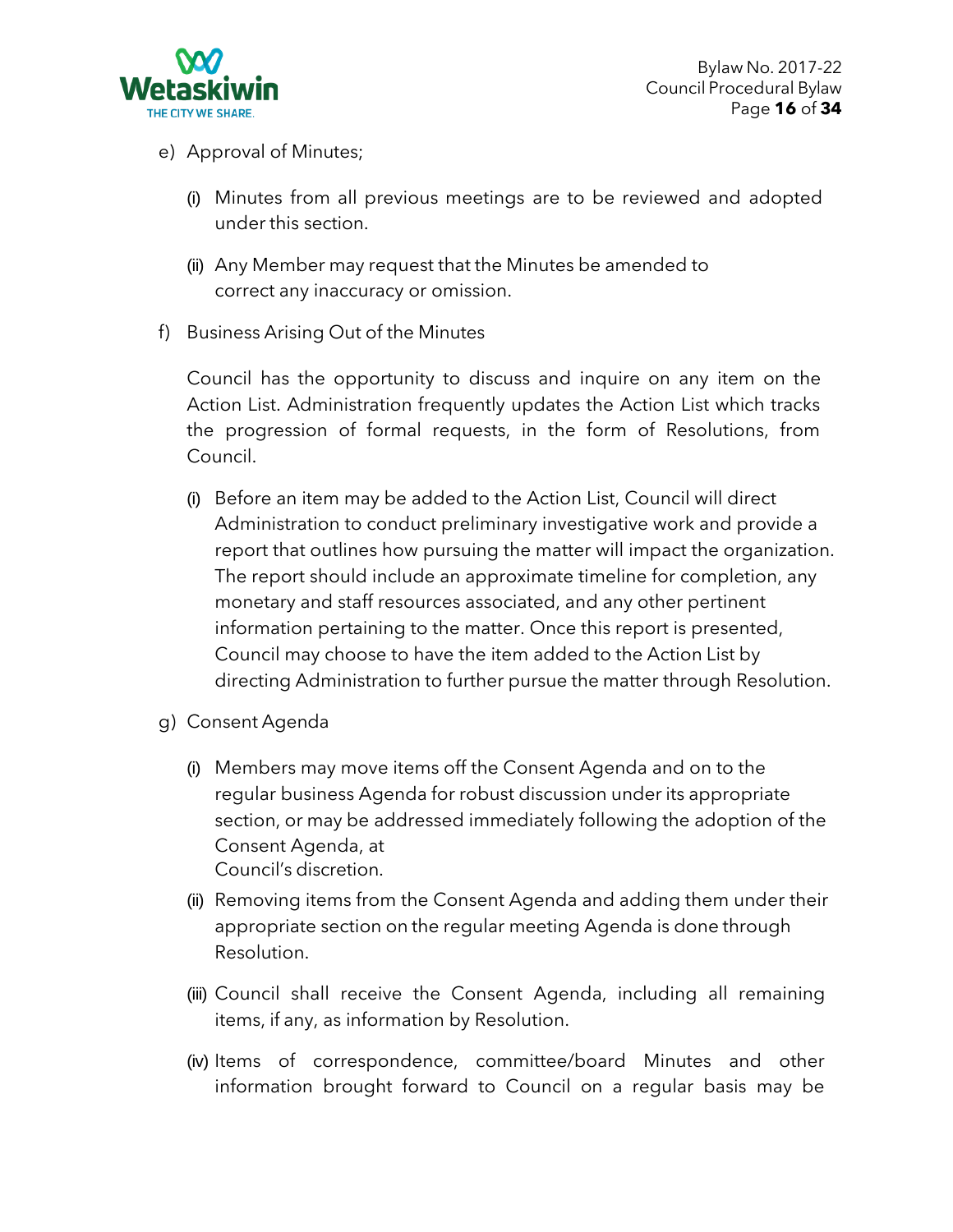

included in this section.

- (v) Consent Agenda items:
	- Must be submitted by the deadline outlined in this Bylaw;
	- May be referred to Administration without being circulated to Council, when appropriate.
- h) Public Hearings;
	- (i) At the commencement of a Public Hearing, the Presiding Officer shall:
		- state the matter to be considered at the hearing;
		- request that Administration present a report on the issue at hand; and
		- allow the applicant and/or their representative up to five (5) minutes to present their position. This time does not include the time necessary for them to answer questions from Council. This time may be extended by Council.
	- (ii) Following the presentations, Council shall allow time for anyone who wishes to speak in favour or against the proposed Bylaw or Resolution. Persons speaking must state their name, address and if they are speaking for themselves or on behalf of a group or organization which will be recorded in the Minutes. Those wishing to speak in favour may have the opportunity to speak first followed by those who are opposed to the Bylaw or Resolution.
	- (iii) If a person is unable to attend a Public Hearing, they may authorize another individual to speak on their behalf. Council may accept written submissions in lieu of a verbal presentation as long as the document is signed, dated and shows the legal address of the person making the submission.
	- (iv) Individuals or groups wishing to make representation at a Public hearing must register with Legislative Services by 12:00pm the Friday before the scheduled Public Hearing and provide their name, contact information, address, and whether they plan to speak in favour or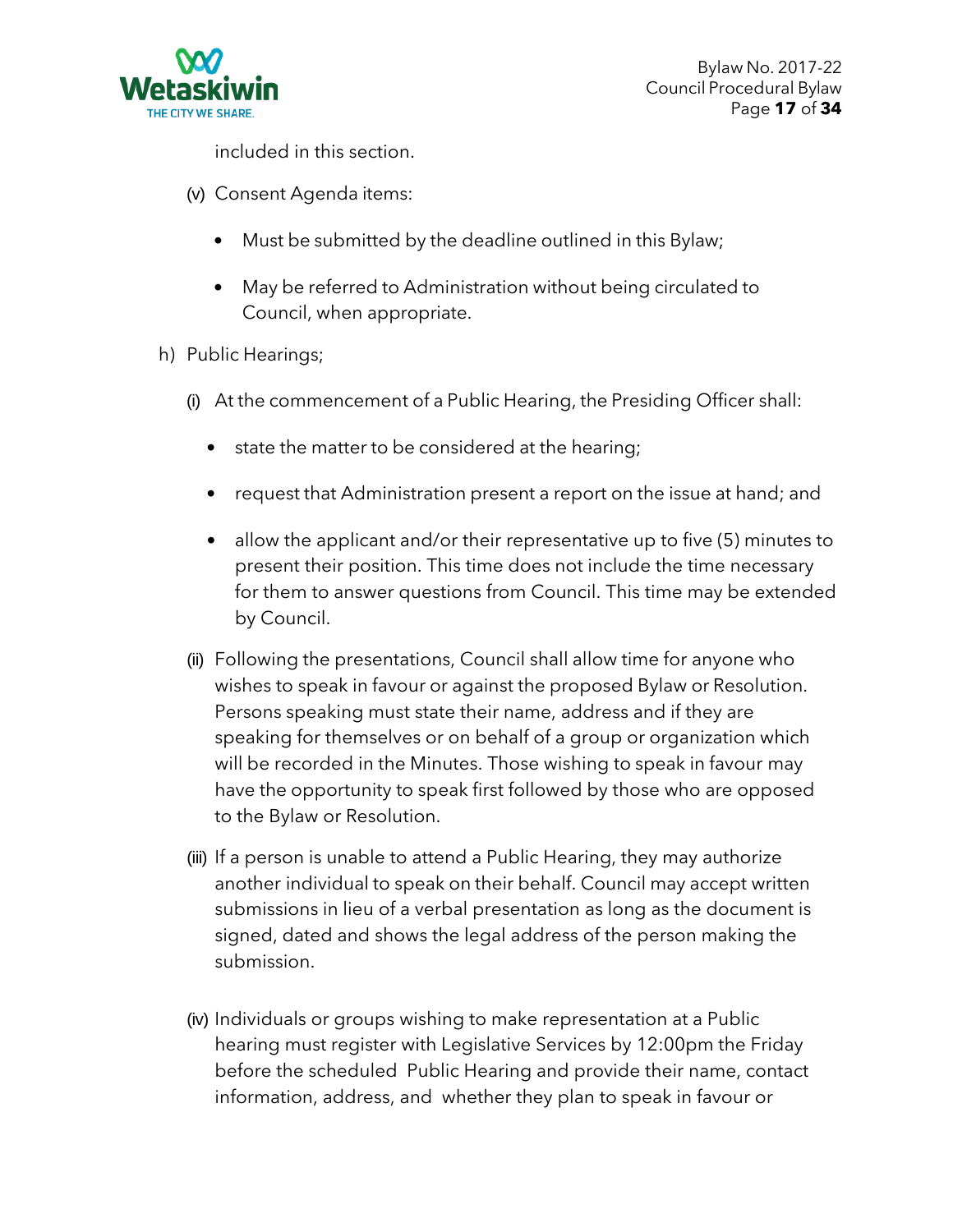

opposed. Non-registered individuals may be heard only at Council's discretion.

- (v) Organizations and business entities are only permitted to make representation once during a Public Hearing. Multiple representatives from the same organization are not permitted to make representation at different times during a Public Hearing. This representation may be done at once as a group, but the time restrictions outlined in this Bylaw will still apply.
- (vi) No person other than Administration or the applicant may speak longer than five minutes exclusive of the time required to answer questions of Council. This time limit may be extended by Council.
- (vii)Following the time allowed for all persons to speak, Council may close the Public Hearing. In accordance with the Act, Council may:
	- make such amendments as it considers necessary and proceed to pass the proposed Bylaw or Resolution;
	- defeat the proposed Bylaw or Resolution; or
	- postpone the proposed Bylaw or Resolution.
- (viii) Once a Public Hearing is closed, it cannot be reopened, and no further submissions may be received by Council.
- (ix) Any Council Member who is not present at a Public Hearing is not permitted to vote on the Bylaw for which the Public Hearing took place as per the Act.
- i) Delegations;
- j) Staff Reports for Information;
	- (i) Administration may provide Council with reports or updates on projects and departmental progression, accepted as information by Resolution. A resolution to receive for information requires no further action be taken by Administration unless specified by Council.
	- (ii) Administration shall not make recommendations within their Staff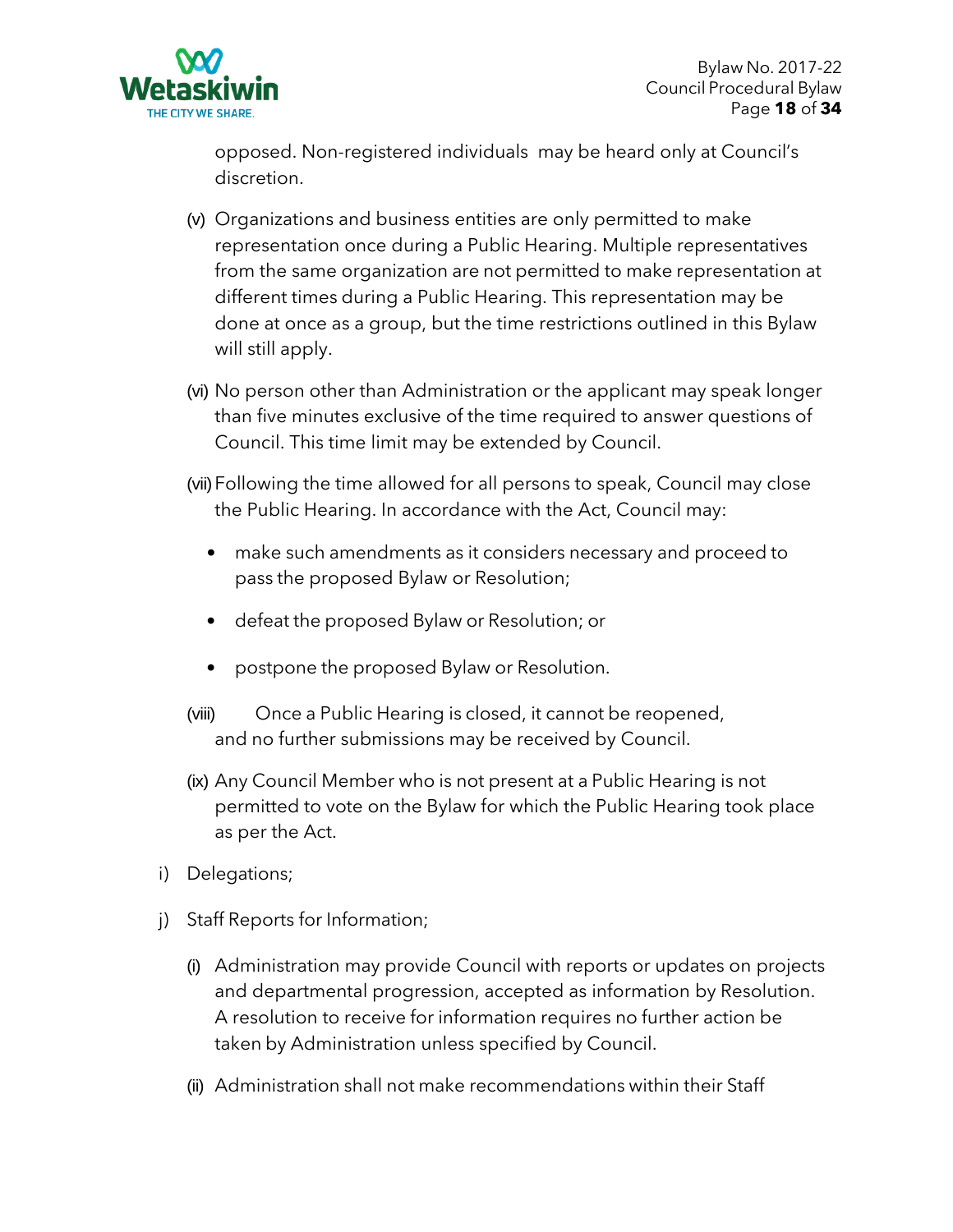

Report, nor shall Council make approvals.

- k) Committee of the Whole;
- l) Staff Reports for Decision

Administration will bring policies, Requests for Decisions and other items for consideration to Council under this section. Decisions of Council shall be made through Resolution as prescribed in this Bylaw.

- m) Bylaws;
	- (i) In accordance with the Act, every Bylaw must have three readings. Only the title or identifying number must be read at each reading.
	- (ii) In accordance with the Act, a Bylaw shall not be given more than
	- (iii) two readings at one Meeting unless the Members present unanimously agree that the Bylaw may be presented to Council for a third reading. Bylaws that must be heard at a Public Hearing may only be given first reading before going to the Public Hearing.
	- (iv) A Bylaw is determined to be defeated if:
		- It does not receive the majority of Council's support at any reading; or
		- It does not receive third reading within two years from the date of first reading; or
	- (v) Administration is designated to consolidate one or more Bylaws as deemed convenient and in doing so must:
		- incorporate all amendments to the Bylaw into one Bylaw; and
		- omit a provision that has been repealed or that has expired.
- n) Council Schedule, Attendance, Committees, and Boards;
	- (i) Council can speak to the events they have attended and report to the rest of Council the boards and committees in which they sit on to keep all of Council apprised.
	- (ii) Council will be provided a list of all known events until the next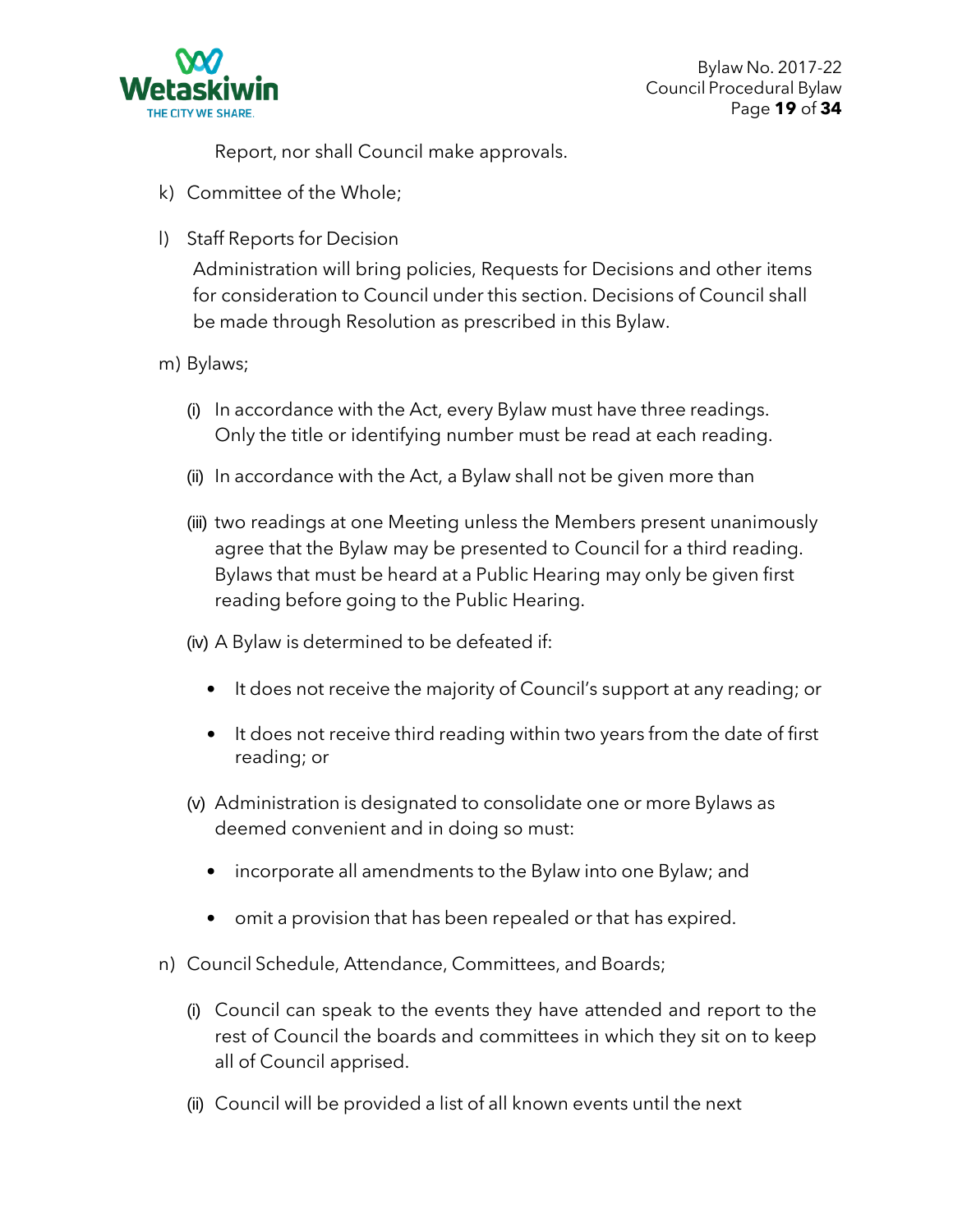

reporting period.

- o) Correspondence;
- (i) When addressing items of Correspondence and Information, Council may:
	- accept the correspondence or information as information by Resolution;
	- refer any communication to Administration or a committee to review; or
		- act upon the correspondence or information by Resolution under New Business or a future agenda.
	- p) In-Camera;
		- (i) In accordance with the Act, Council may close their meeting to the public if a matter to be discussed is within one of the exceptions to disclose in Division 2 of Part 1 of the Freedom of Information and Protection of Privacy Act.
		- (ii) Before moving into an In-Camera session, a Member must state the authority that gives them the power to move In-Camera and provide a brief description of the issue to be discussed without revealing private or confidential information.
		- (iii) In accordance with the Act, when a meeting is closed to the public, no Resolution or Bylaw may be passed at the meeting, except a Resolution to revert to a meeting held in public.
		- (iv) In accordance with the Act, members of the public who are present outside of the meeting room must be notified after the In-Camera portion of the meeting is complete and must be given a reasonable amount of time to return to the meeting before it continues.
	- q) New Business

At this point, Council may address any items that were brought up after the Agenda was adopted. Any items that reside outside of regularly scheduled business may be addressed here. Council may direct Administration to complete a task, through a Resolution, which will be put onto the Action List, or provide a brief Council report to be accepted as information. Under this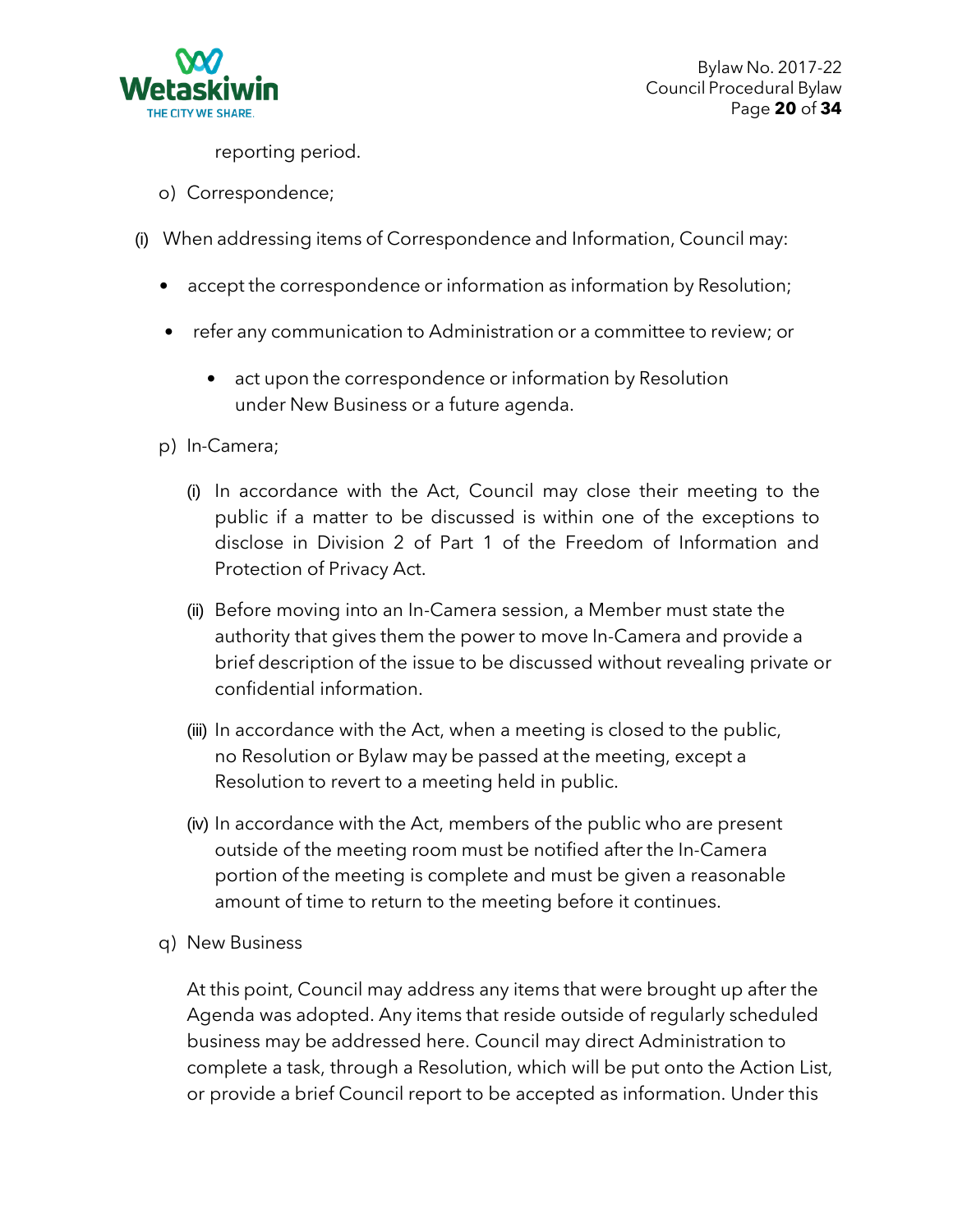

section of the Regular Council Meeting Agenda, Council may also make formal decisions through Resolution and are not limited to only directing Administration.

- r) Adjournment
	- (i) Council shall adjourn when all the items on the Agenda have been addressed or when Council approves a unanimous Motion to adjourn.
	- (ii) When all the items on an Agenda have been addressed, the Presiding Officer will call for a Motion to adjourn the meeting.

# Deviation from Order of Business

8.2 The Chair, in their sole discretion, may deviate from the Order of Business to accommodate special circumstances or to ensure effective and efficient use of time.

### **9. MINUTES**

- 9.1 In accordance with the Act, Administration shall ensure that all Minutes of Council and Committee of the Whole meetings are recorded in English and are without note or comment.
- 9.2 The Recording Officer shall record the times when Council and Committee of the Whole:
	- (i) Commence
	- (ii) Recess
	- (iii) Move in and out of camera
	- (iv) Excuse themselves from the meeting and returned due to pecuniary interest or any other reason
	- (v) When Members arrive at the meeting after the call to order; and
	- (vi) Adjourn.
	- b) In accordance with the Act, Administration shall record the names of the Members present at a meeting;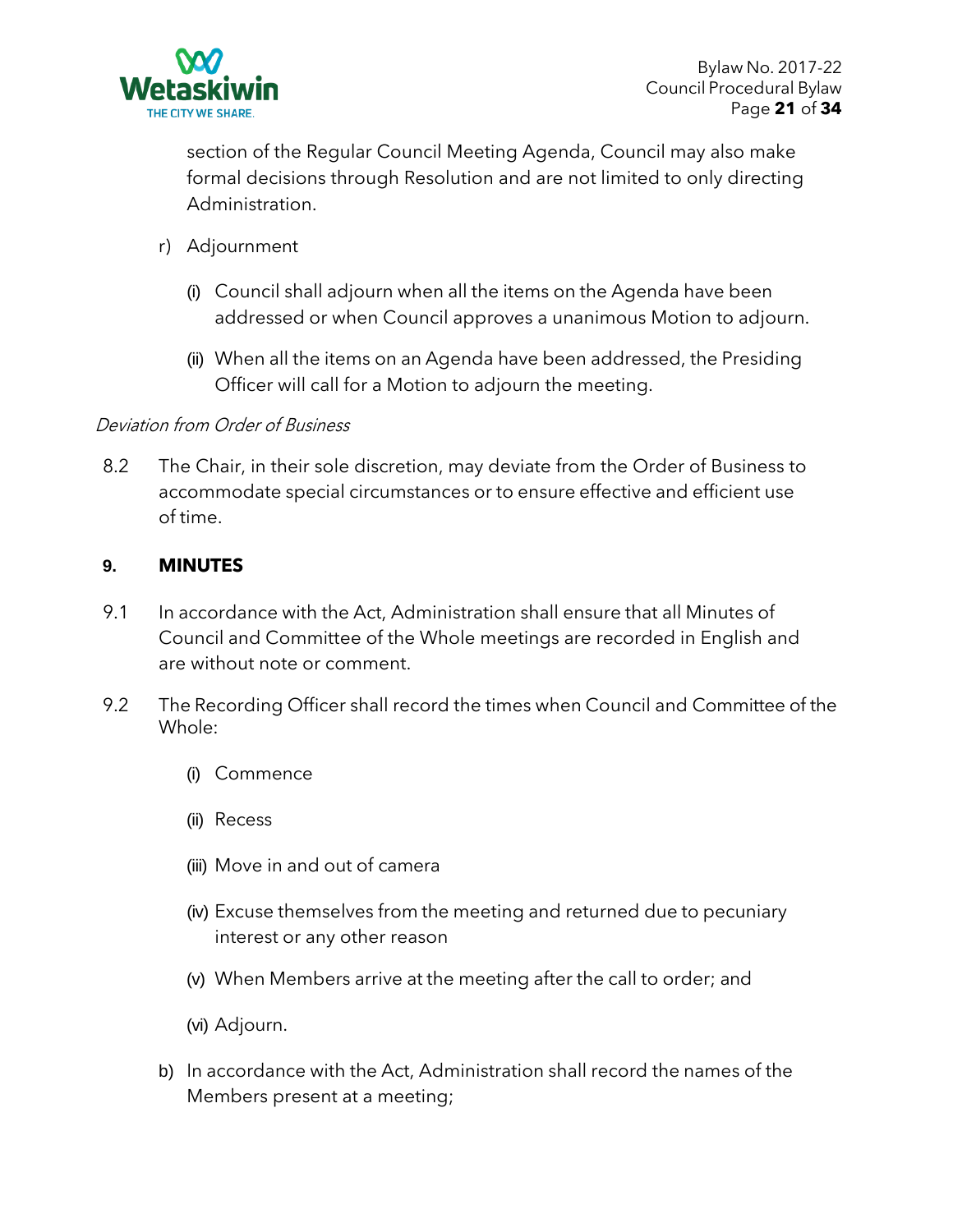

- c) all decisions and other proceedings;
- d) the names of staff or members of the public who speak to an item;
- e) any abstentions made under the Municipal Government Act by a Councillor and the reason for the abstention;
- f) a record of the time when any Member of Council leaves and returns to the Council Chambers during the meeting;
- g) the signatures of the Chair and the City Manager.

### **10. PROCEEDINGS**

#### Discussion Directed through Chair

- 10.1 All discussion at a Council meeting must be directed through the Chair.
	- a) The Chair is to be addressed as Ms./Mr. Chair, or otherwise as directed by the Chair.

#### Speaking to Motions

- 10.2 A Councillor may not speak unless and until recognized by the Chair.
- 10.3 Unless permitted by the Chair, a Councillor may only speak twice on any motion, once in debate and once to ask questions.

#### Time Limit

10.4 Each Councillor may speak for only five (5) minutes, unless otherwise permitted by the Chair.

#### Interruption of Speaker

- 10.5 A Councillor who is speaking may only be interrupted:
	- a) on a Question of Privilege; or
	- b) on a Point of Order.
- 10.6 A Councillor who is speaking when a Question of Privilege or a Point of Order is raised must cease speaking immediately.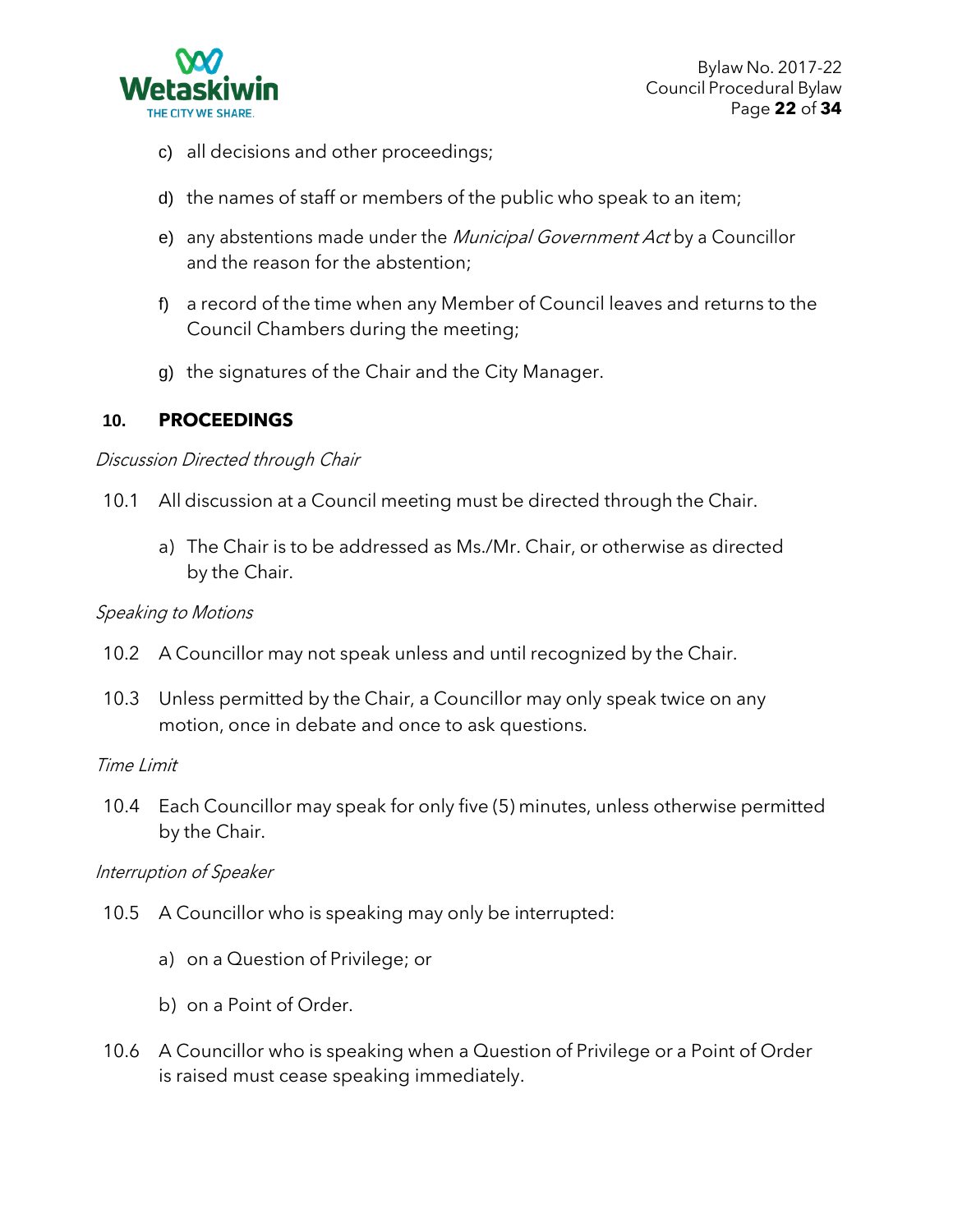

- 10.7 Subject to Section 13.9, a Question of Privilege or Point of Order is not debatable or amendable.
- 10.8 The Chair may grant permission:
	- a) to the Councillor or staff member raising a Question of Privilege or a Point of Order to explain the Question or Point briefly; and
	- b) to the Councillor who was speaking to respond briefly.

### Ruling on Proceedings

- 10.9 The Chair will rule on a Question of Privilege or Point of Order.
- 10.10 The Chair may seek advice on a Question of Privilege or Point of Order to determine whether a matter is within the jurisdiction of Council.

### Challenging <sup>a</sup> Ruling

- 10.11 Any ruling of the Chair may be challenged.
- 10.12 A motion to challenge may be made only at the time of the ruling, whether or not another speaker has the floor.
- 10.13 A motion to challenge is debatable unless it is related to decorum, the priority of business, or an undebatable pending motion.
- 10.14 If a motion to challenge is made, the Chair must state the question: "Is the ruling of the Chair upheld" and may participate in debate on the challenge without leaving the Chair.
- 10.15 If the Chair refuses to put the question on a challenge, the person who would preside if the individual occupying the Chair were absent must put the question to Council.
- 10.16 Council will decide the challenge by a majority vote and the decision of Council is final.

# **11. MOTIONS**

#### Consideration of Motions

11.1 Unless otherwise determined by the Chair, no matter may be debated or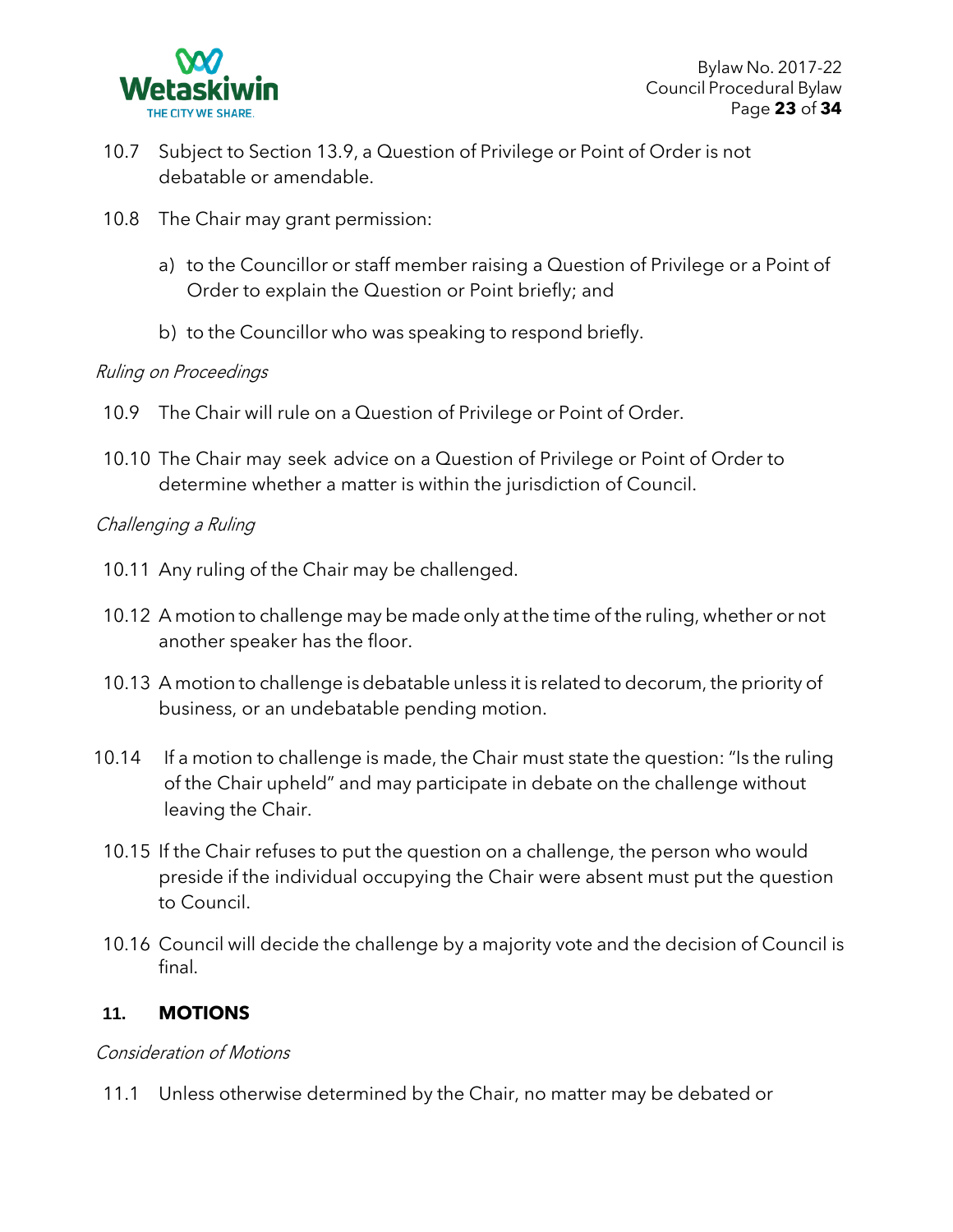

voted on by Council unless it is in the form of a motion.

- 11.2 A Councillor may move a motion whether or not the Councillor intends to support it.
- 11.3 The Member who made the Motion may withdraw or amend the Motion at any time prior to the vote on the Motion.
- 11.4 All motions shall be presented in a mannerthat will allow Council to take a positive action. Negative motions are prohibited.
- 11.5 When required to do so by the Municipal Government Act, Council will provide reasons why a motion was defeated.
- 11.6 A motion does not require a seconder.
- 11.7 A Motion that contains several propositions may be voted on as a single Motion or may be separated into separate Motions if any Member requires it.

### Motions to the Main Motion

- 11.8 When a motion is made and is being considered, no Councillor may make another motion except to:
	- a) amend the motion;
	- b) amend any amendment to the motion;
	- c) refer the main motion for consideration;
	- d) table the motion; or
	- e) move a privileged motion.

#### Privileged Motions

- 11.9 The following motions are privileged motions:
	- a) a motion to recess;
	- b) a motion to adjourn;
	- c) a motion to set the time for adjournment; and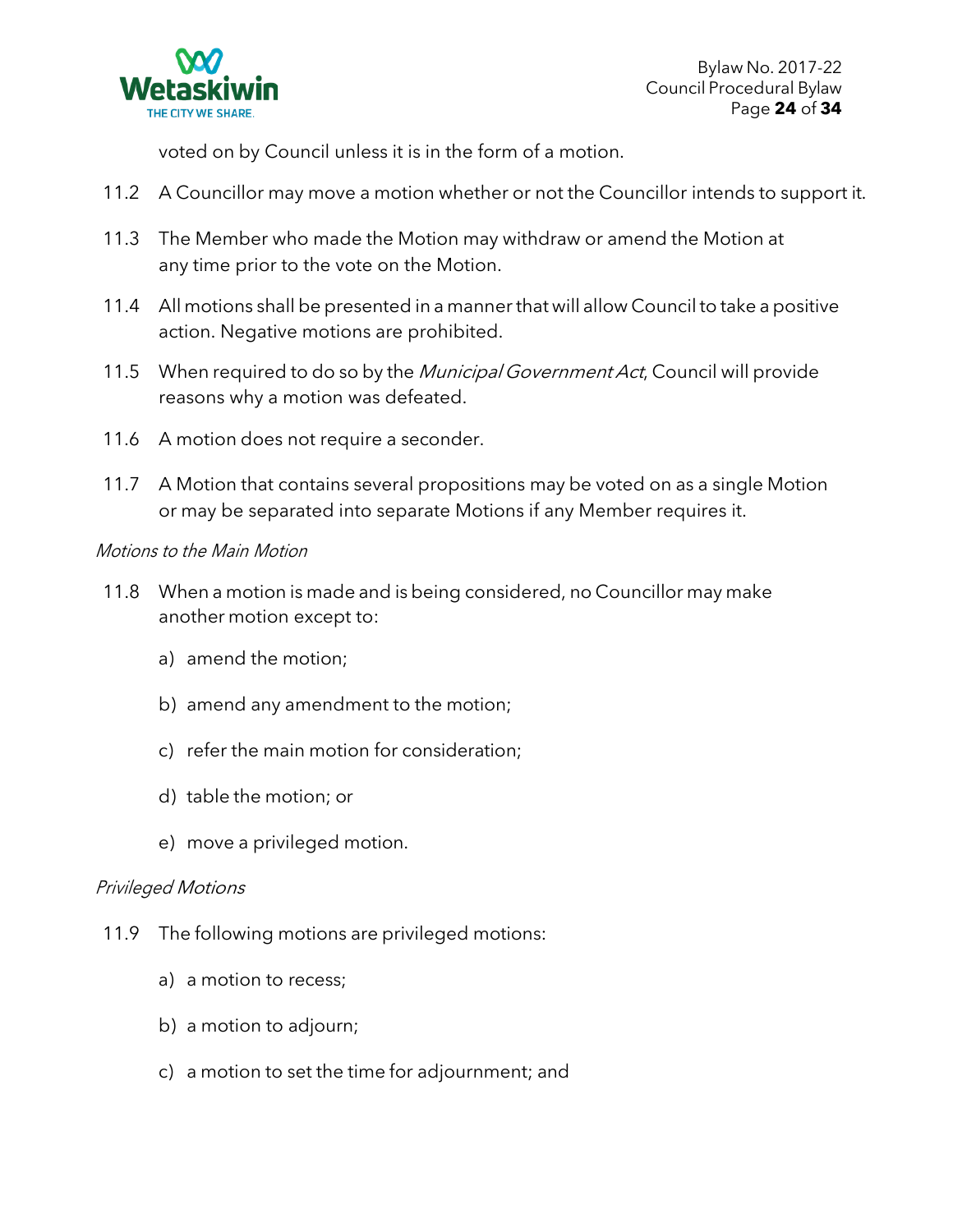

d) a Question of Privilege.

#### Motion to Recess

- 11.10 The Chair, without a motion, may recess the meeting for a specific period.
- 11.11 Any Councillor may move that Council recess for a specific period.
- 11.12 After a recess, business will be resumed at the point where it was interrupted.

#### Amending Motions

- 11.13 A Councillor may not propose an amending motion which:
	- a) does not relate to the subject matter of the main motion; or
	- b) is contrary to the main motion.
- 11.14 The main motion will not be debated until any proposed amendments to it have been debated and voted on.
- 11.15 When all proposed amendments have been voted on, the main motion, incorporating any amendments that have been adopted by Council, will be debated and voted on.

#### Friendly Amendments

- 11.16 As an alternative to making an amending motion, a Councillor may propose a "friendly amendment" to a motion on the floor. A "friendly amendment", if accepted, allows for a change to the main motion on the floor without the necessity of passing an amending motion.
- 11.17 In order for a proposed amendment to be considered a "friendly amendment", the following must apply:
	- a) the proposed "friendly amendment" is one which, in the opinion of the Chair makes minor revisions to the motion on the floor which may:
		- (i) clarify the intention of the main motion;
		- (ii) change a quantity (such as a dollar amount) or date, time or location stated within the motion;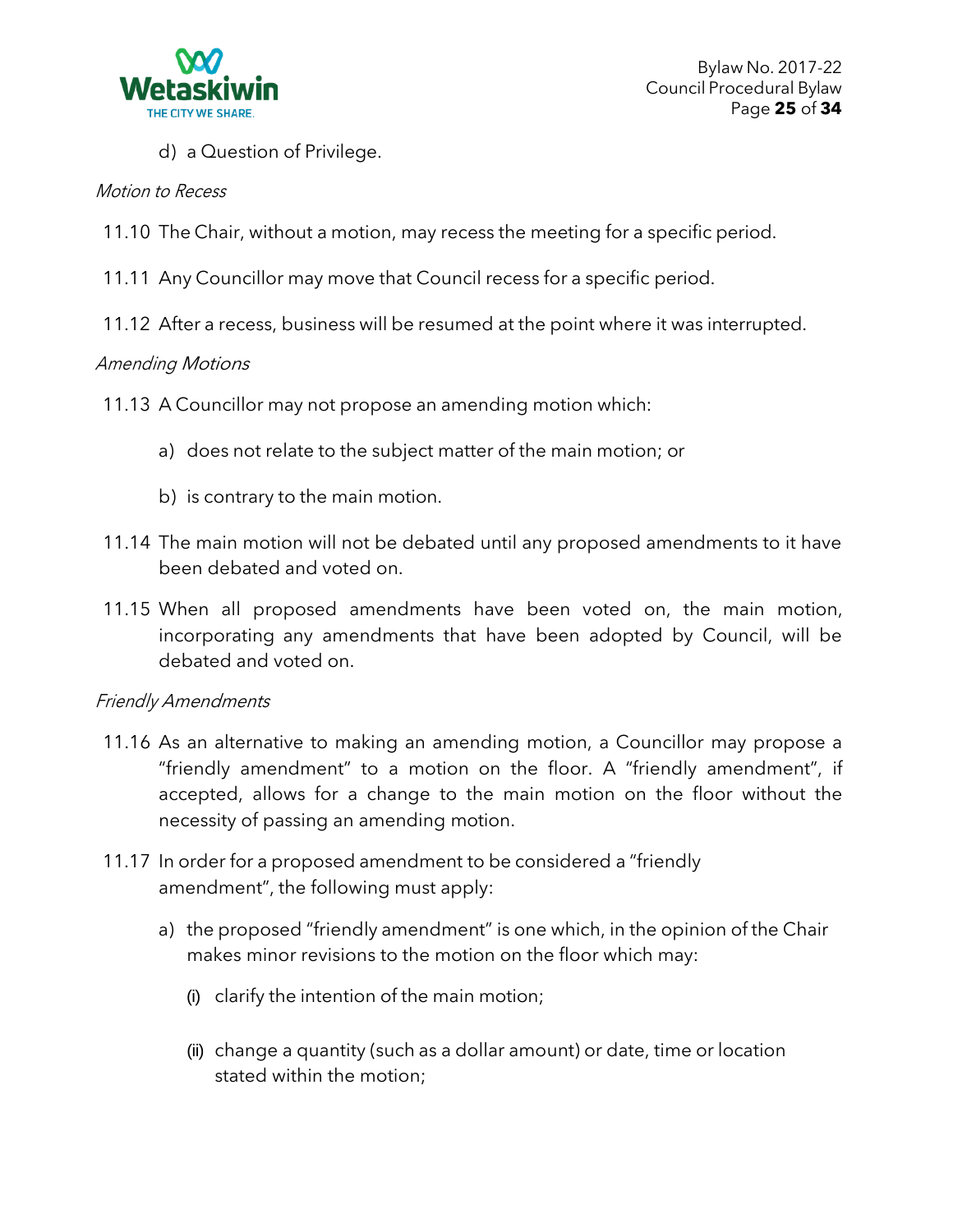

- (iii) other changes within the main motion which do not change the main purpose or intent of the motion.
- b) the mover of the main motion must be in agreement with the proposed "friendly amendment", otherwise the Councillor proposing the "friendly amendment" is required instead to move an amendment.

### Motion to Refer

- 11.18 A Councillor may move to refer any motion to the appropriate Council Committee and the motion to refer:
	- a) precludes all further amendments to the motion;
	- b) is debatable only as to the desirability of referring the main motion; and
	- c) may be amended only as to the body to which the motion is referred and the instructions on the referral.

#### Motion to Limit or End Debate

- 11.19 Any motion to limit or end debate of another motion:
	- a) cannot be debated;
	- b) must be passed by a Two-Thirds Vote; and
	- c) may only be amended as to the limit to be placed on debate.

#### Motion to Table

- 11.20 A motion to Table:
	- a) must specify the date, time or event that must transpire in order for the motion or matter being tabled to be disposed of;
	- b) can only be debated as to the date, time or event that the motion or matter is being tabled until; and
	- c) takes precedence over any other motion.
- 11.21 If the tabling motion involves tabling a motion that is before Council, when the tabled motion is subsequently returned to Council, a motion to "lift the motion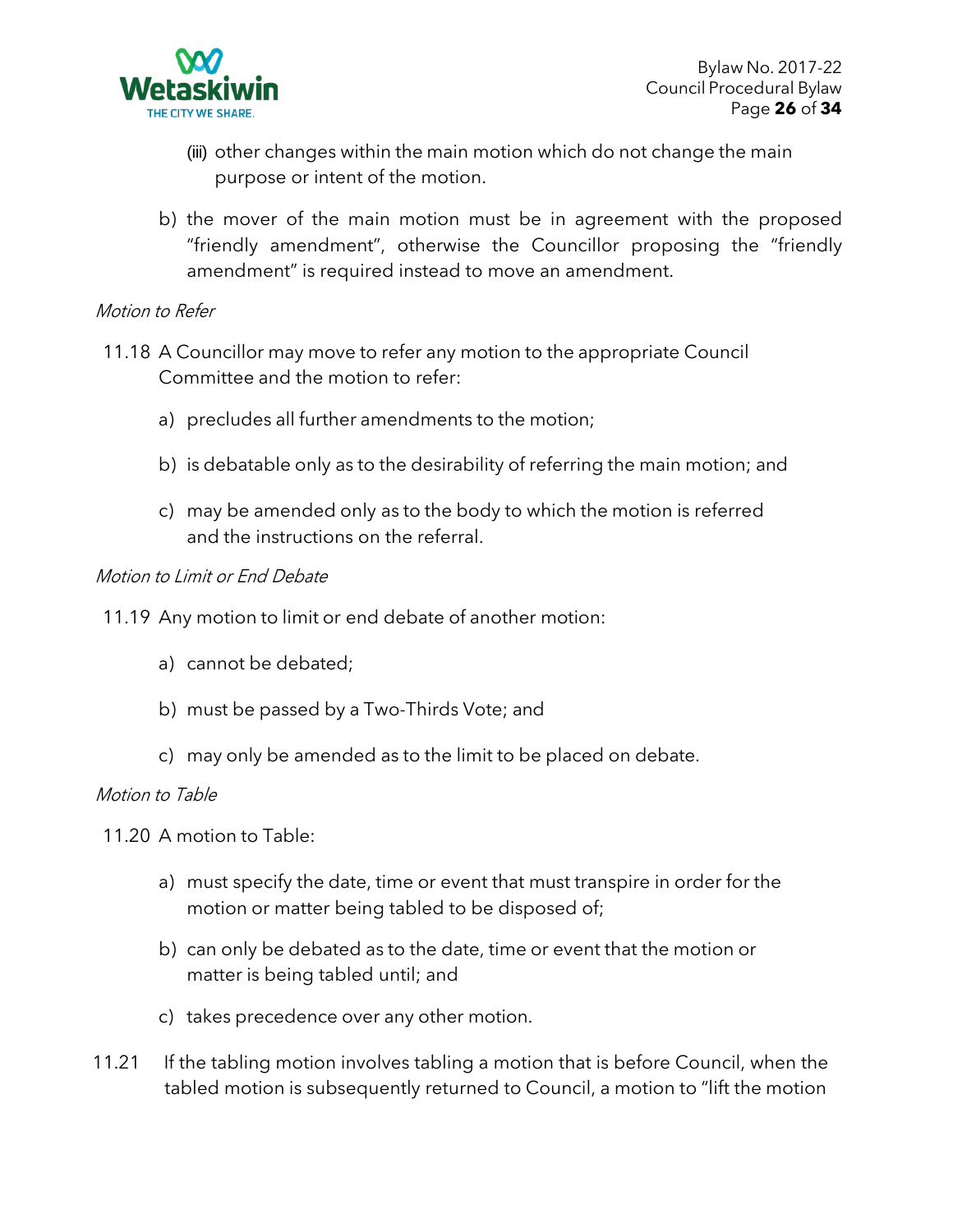

from the table" is required and the tabled motion is brought back with all of the motions connected with it, exactly as it was when it was tabled. A motion to "lift the motion from the table" is passed with a majority vote of Council.

### Reconsideration of Motions

- 11.22 If a motion is voted on by Council, the same matter dealt with in the motion cannot be reconsidered by Council unless;
	- a) a General Election has been held; or
	- b) six months have passed since the date that motion was considered; or
	- c) a motion to reconsider has passed; or
	- d) new and compelling information has come to light which could have an impact on Council's previous decision.
- 11.23 A Councillor may introduce a motion asking Council to reconsider a matter dealt with in a previous motion providing:
	- a) the motion is made at the same meeting of Council at which the original matter was considered and is moved by a Councillor who voted with the prevailing side; or
	- b) a Notice of Motion is submitted by a Councillor who voted with the prevailing side, prior to the meeting at which it is to be considered, in which the Councillor sets out what special or exceptional circumstances warrant Council reconsidering the matter; and
	- c) the motion to which it is to apply has not already been acted upon.
- 11.24 If a motion to reconsider is passed, the original motion is on the floor.

#### **12. CLOSED SESSIONS**

#### Motion to proceed with <sup>a</sup> closed session

12.1 Any Councillor may move that Council proceed with the meeting in a closed session if a matter to be discussed is within one of the exceptions to disclosure in Division 2 of Part 1 of the Freedom of Information and Protection of Privacy Act.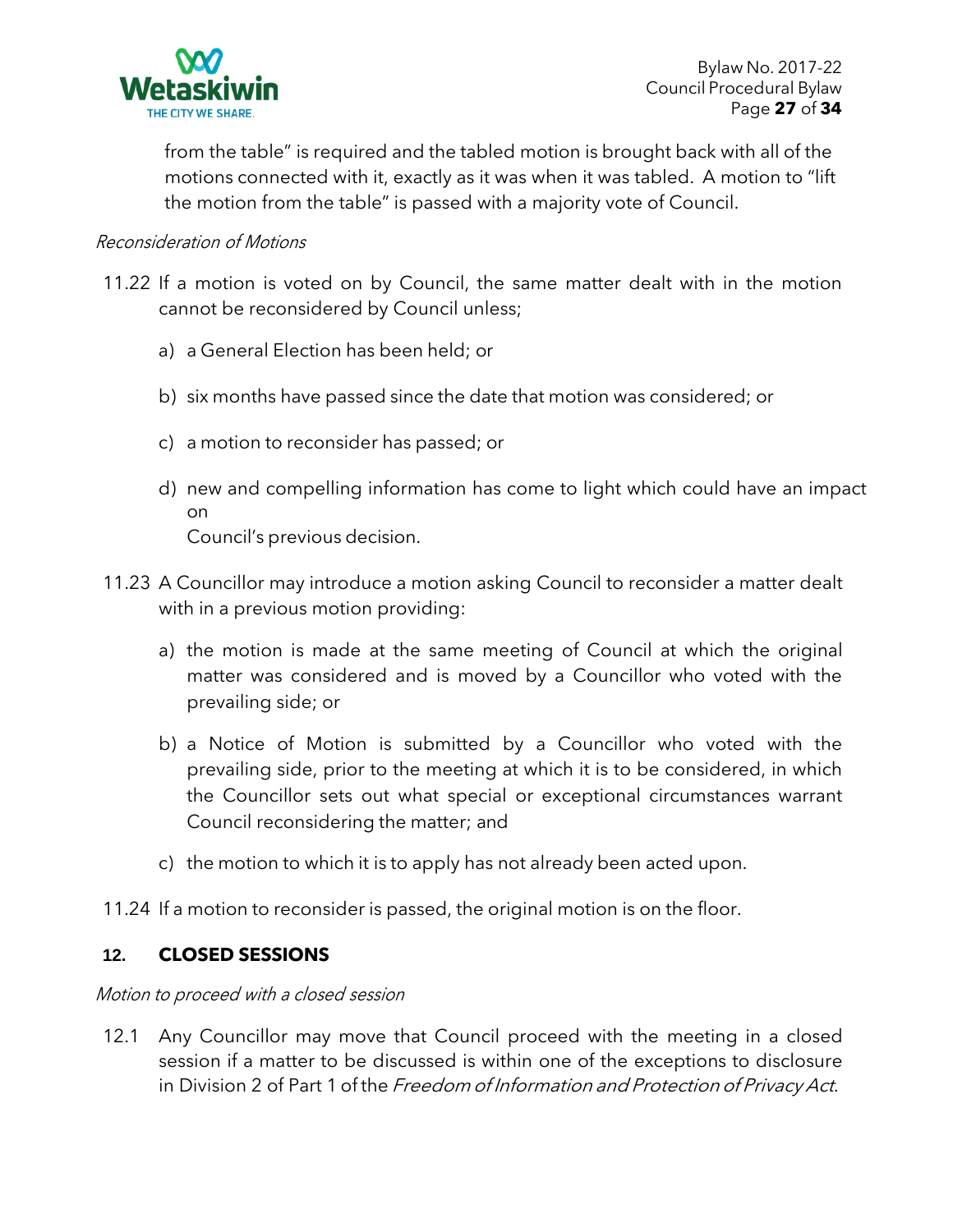

### Attendance Within the Closed Session

- 12.2 The closed session portion of the meeting will:
	- a) be chaired by the same person chairing the rest of the meeting; and
	- b) be held without the presence of the public unless one or more members of the public are invited by Council to participate in the closed session; as well, the Chair will determine which, if any, City staff are to be included in the closed session; and
- 12.3 The minutes shall note the names of any person, other than a member of Council that is in attendance at the closed session and the reason for that person's attendance in the closed session.
- 12.4 No bylaws or resolutions are allowed to be passed during the closed session except for a resolution to revert to an open session.

# **13. NOTICE OF MOTION**

- 13.1 A Council Member wishing to introduce a new matter for consideration may do so either by providing all of Council and the City Manager, or their designate, with written notice no less than two (2) weeks prior to the meeting they wish to have the matter dealt with or by making a verbal request during the Council Attendance Report section of a meeting, in which case the matter will be brought forward at the next Regular Council meeting.
- 13.2 Any Council Member advancing a matter in this manner must meet with Administration to draft the item.

# **14. VOTES OF COUNCIL**

#### Voting Procedure

- 14.1 Votes on all motions must be taken as follows:
	- a) except for Council members participating remotely through electronic means, all Councillor must be in their designated Council seat when a motion is being considered;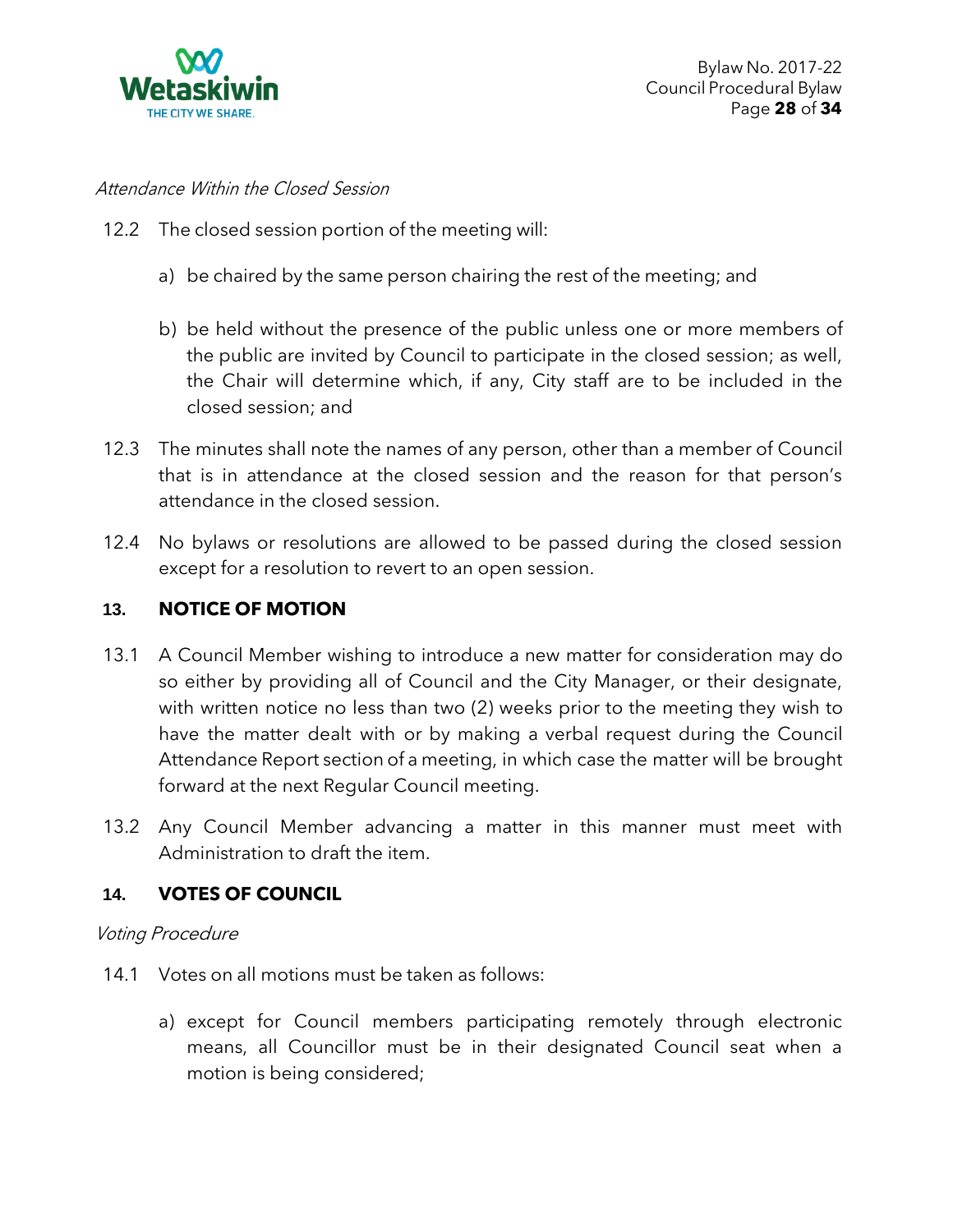

- b) the Chair puts the motion to a vote;
- c) Councillors vote by a show of hands or other method agreed to by Council; and
- d) the Chair declares the result of the vote.
- 14.2 Unless otherwise specified in the *Municipal Government Act* or this Bylaw, a motion is carried when a majority of Councillors present at a meeting vote in favor of the motion.

### Declaring Results of <sup>a</sup> Vote

- 14.3 After the Chair declares the result of the vote, Councillors may not change their vote for any reason.
- 14.4 If there is confusion on the outcome of a vote the Chair may ask for a second show of hands to clarify the result of the vote.

#### Tie Votes

14.5 A motion is lost when the vote is tied.

# **15. BYLAWS**

#### Basic Requirements

- 15.1 All proposed bylaws must have:
	- a) a bylaw number assigned by the City Manager or their designate; and
	- b) a concise title indicating the purpose of the bylaw.
- 15.2 Councillors will be provided the opportunity to review a copy of the proposed bylaw, in its entirety, prior to any motion for first reading.

#### Introducing <sup>a</sup> Bylaw

- 15.3 A proposed bylaw must be introduced at a Council meeting by a motion that the bylaw be read a first time. Council may hear an introduction of the proposed bylaw from Administration prior to first reading.
- 15.4 After first reading has been given, subject to the requirements of the *Municipal* Government Act, any Councillor may move that the bylaw be read a second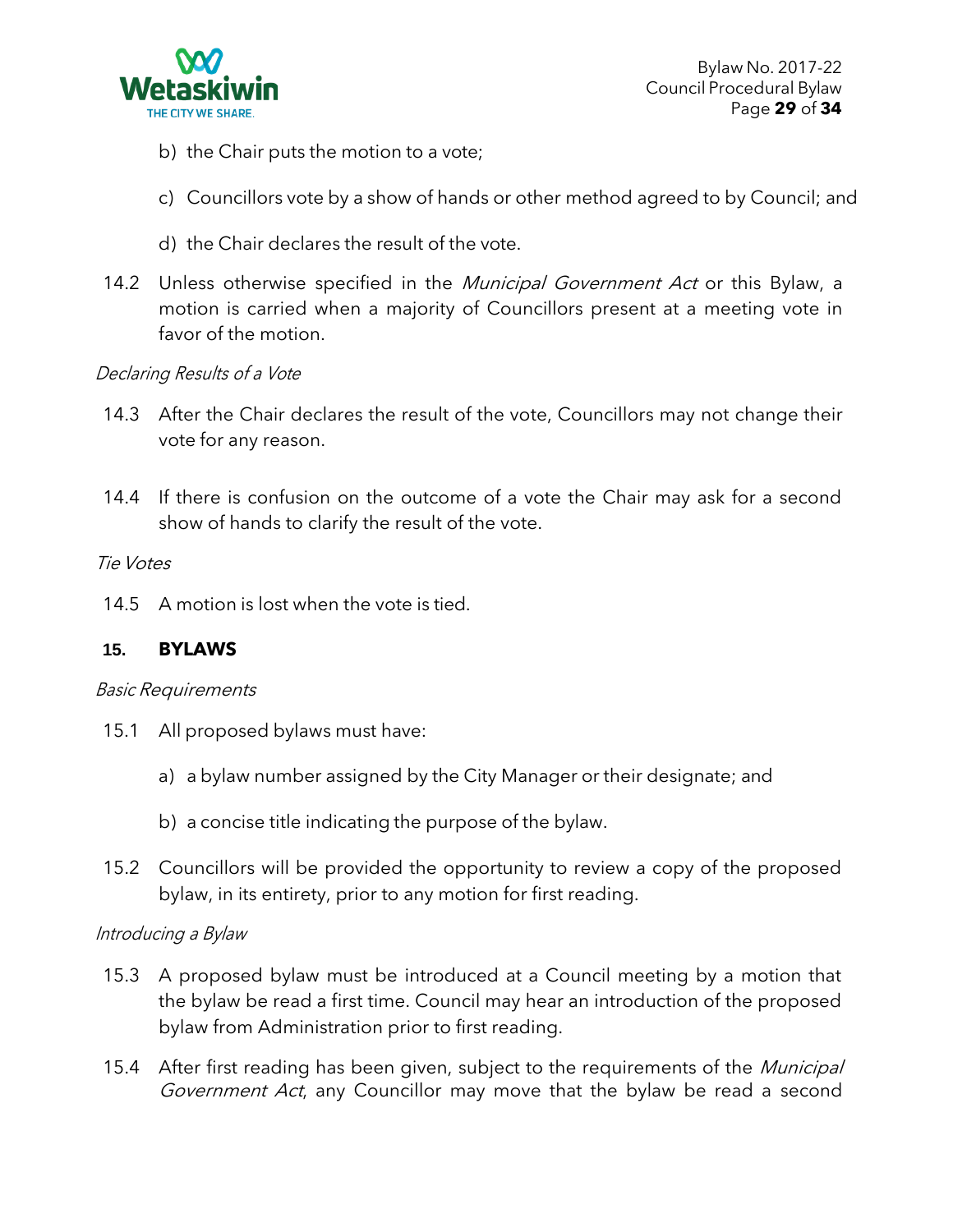

time.

- 15.5 Council will be given the opportunity to discuss the proposed bylaw between readings of the proposed bylaw.
- 15.6 Council may not give a bylaw more than two readings at a meeting unless all Councillors present at the meeting vote in favor of allowing a third reading at that meeting.

#### Amendments to Bylaws

- 15.7 Any amendments to be made to a bylaw that has not yet been passed or defeated are to be made after first reading and prior to third reading.
- 15.8 A Council Member may make a motion to amend a bylaw under consideration, consistently with 18.7. An amending motion requires a majority vote to pass.
- 15.9 Once a motion to amend a bylaw under consideration has been passed, the amendment becomes part of the bylaw.

# Defeated Bylaws

- 15.10 The previous readings of a proposed bylaw are considered to be rescinded if the proposed bylaw:
	- a) does not receive third reading within two years after first reading; or
	- b) is defeated on second or third reading.

#### Effective Date

15.11 A bylaw is effective from the beginning of the day it is signed unless the bylaw or any applicable statute provides for another effective date.

#### Bylaws Signed and Sealed

- 15.12 The Mayor and the City Manager must sign and seal all bylaws, and initial all pages of the bylaws, as soon as reasonably possible after third reading is given.
- 15.13 Once a bylaw has been passed, it may only be amended or repealed by another bylaw made in the same way as the original bylaw, unless another method is specifically authorized by the Municipal Government Act or another enactment.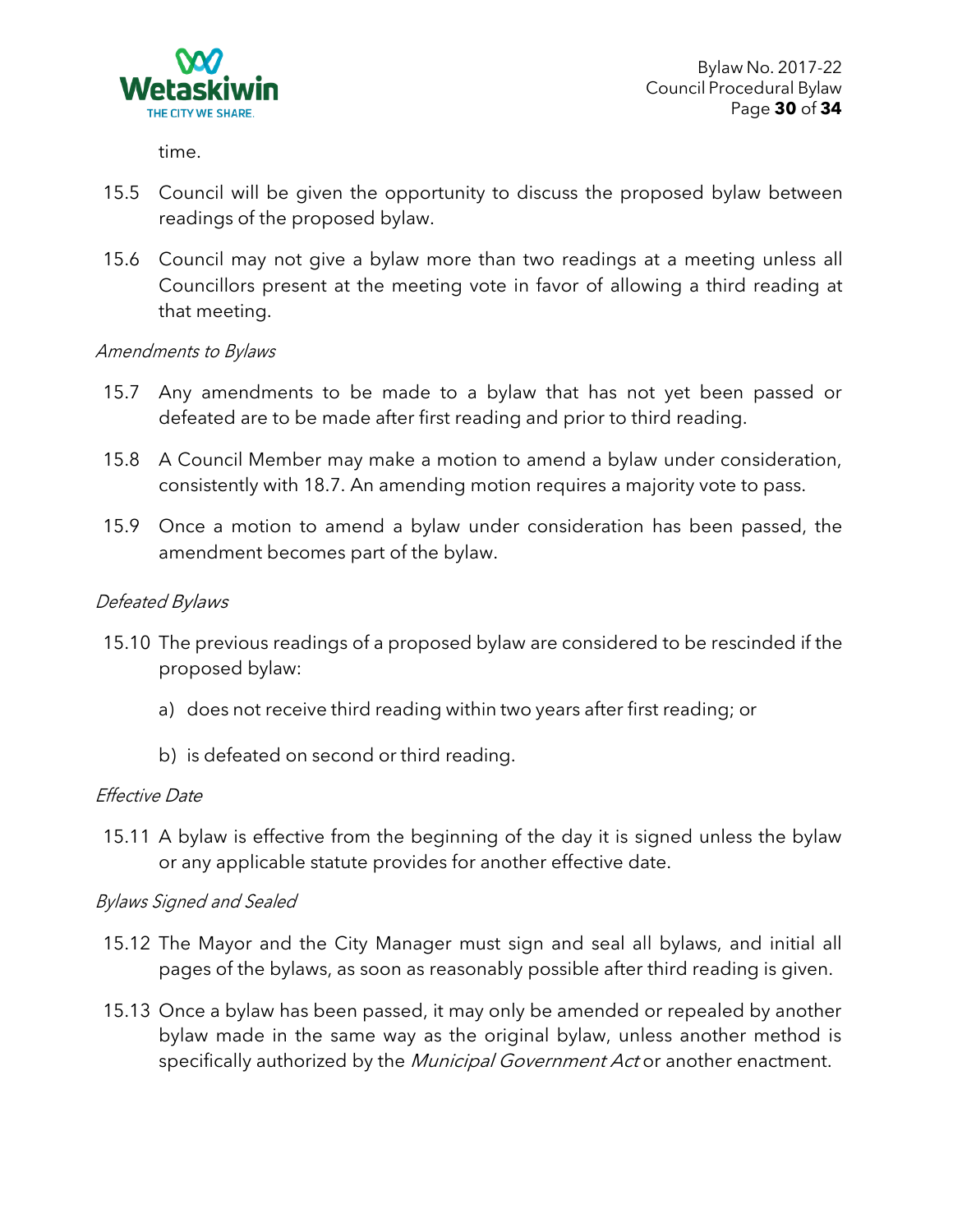

### **16. ADMINISTRATIVE INQUIRIES**

Verbal or Written Administrative Inquiries

- 16.1 Any Councillor may make an administrative inquiry through the Chair:
	- a) verbally, if the Councillor does not require a written response; or
	- b) in writing, if the request requires a written response.

#### Response to Administrative Inquiries

- 16.2 Administrative inquiries will be made at a Council meeting and will be responded to withing the following timelines:
	- a) For a formal information request within 2 weeks;
	- b) For budget information requests withing 2

days; unless:

- (i) the financial or other resources required to answer the inquiry are substantial and a decision of Council or the City Manager is required to approve such allocation of resources; or
- (ii) additional time is required to prepare the response or compile the requested information, in which case Administration will report to Council about the progress of the inquiry and an expected completion date.
- 16.3 Councillors will be advised as to when the response to an administrative inquiry will be provided.
- 16.4 A Councillor who requested an administrative inquiry may request that the inquiry be abandoned.
- 16.5 All responses to inquiries made by Councillors will be copied to all of Council.

# **17. COMMUNICATIONS TO COUNCIL**

Criteria for Written Submissions

17.1 Any communication intended for Council must be forwarded to the City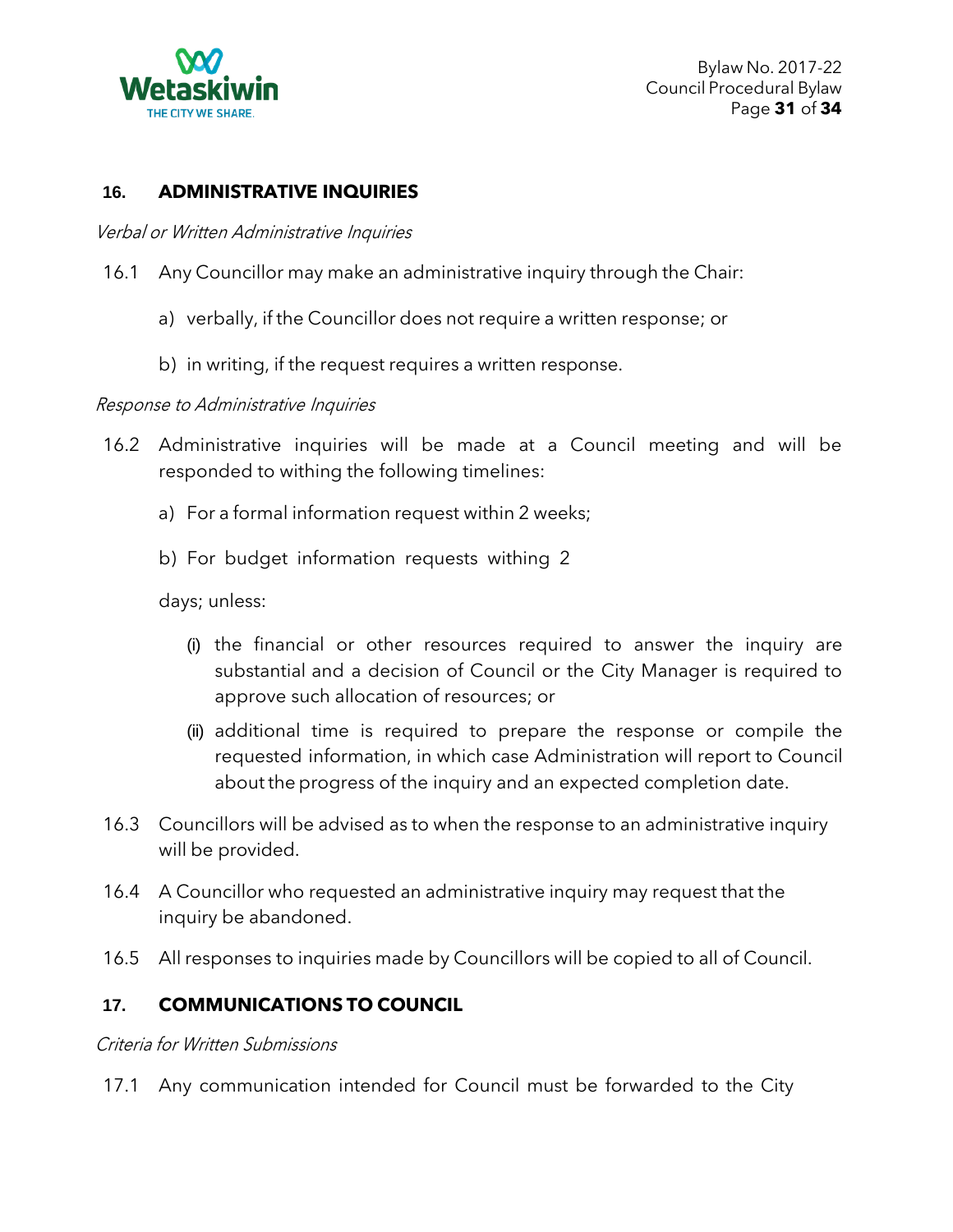

Manager in writing and must:

- a) be legible and coherent;
- b) identify the writer and the writer's contact information;
- c) be on paper or in an electronic, printable format; and
- d) not be libelous, impertinent or improper.

#### Responsibilities of the City Manager

- 17.2 If the City Manager determines the communication or presentation is within the governance authority of Council, the City Manager will:
	- a) if it relates to an item already on the Agenda, deliver a copy of the communication or a summary of it to Councillors prior to or at the meeting at which the Agenda is being considered; or
	- b) acquire all information necessary for the matter to be included on a future Council Agenda for consideration by Council.

#### Decisions on Communications

- 17.3 If the City Manager determines the communication and/or presentation is not within the governance authority of Council, the City Manager will:
	- a) refer the communication to Administration for a report or a direct response and provide a copy of the original correspondence and the referral to the Councillors; and
	- b) take any other appropriate action on the communication.
- 17.4 If a Councillor objects to the process determined by the City Manager, a Councillor may introduce a notice of motion requesting the item be included for Council consideration on a Council Agenda.
- 17.5 If the standards set out are not met, the City Manager may file the communication without any action being taken.
- 17.6 The City Manager will respond to the person sending the communication and advise that person of the process to be followed and any action taken on the subject of the communication.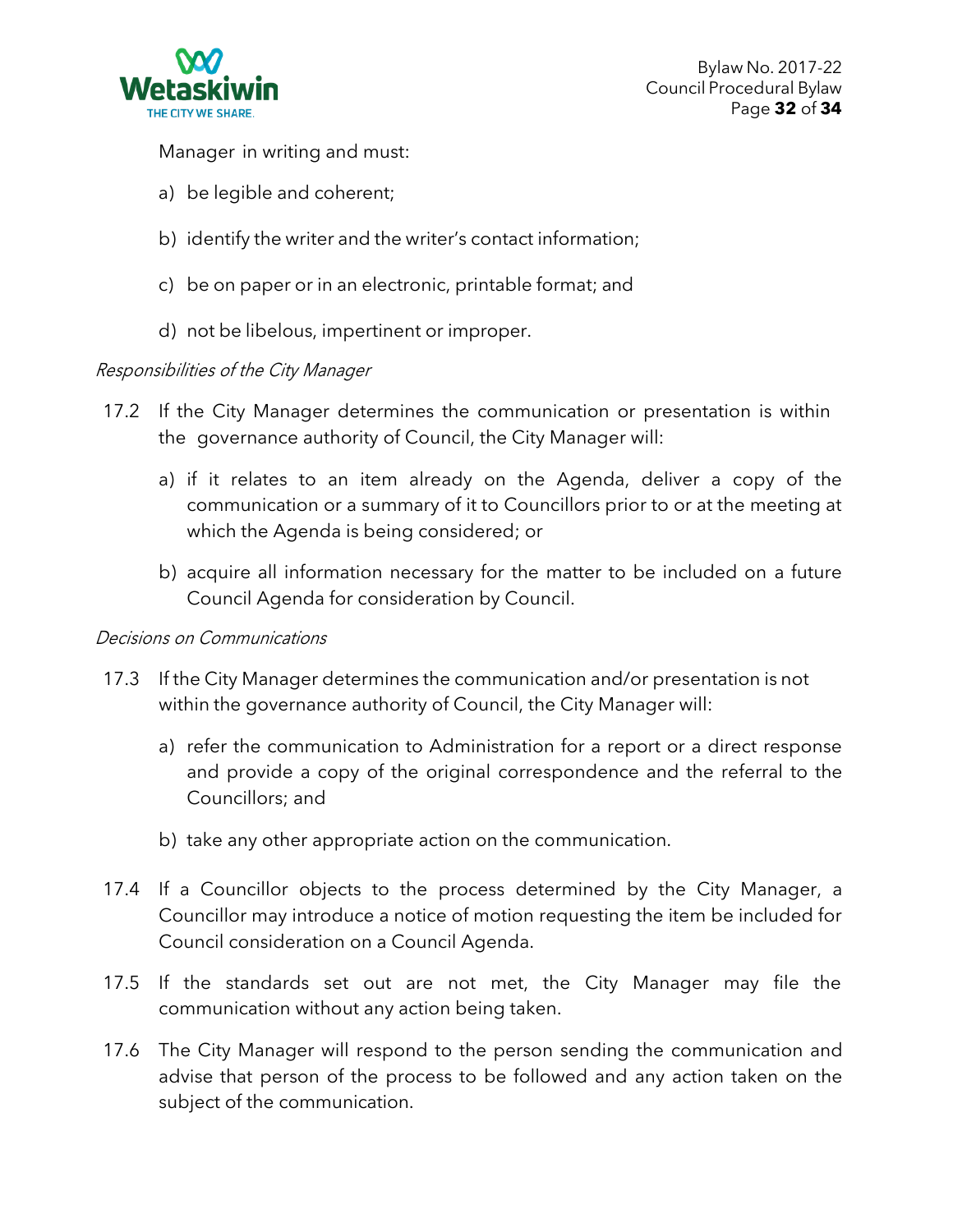

### **18. CONDUCT IN COUNCIL MEETINGS**

#### Public Conduct

- 18.1 During a Council meeting members of the public must:
	- a) not approach or speak to Council without permission of the Chair;
	- b) not speak on any matter for longer than five (5) minutes unless permitted by the Chair;
	- c) maintain order and quiet; and
	- d) not interrupt a speech or action of Council or another person addressing Council.
- 18.2 The Chair may order a member of the public who creates a disturbance or acts improperly at a meeting to be expelled.

### Council Conduct

- 18.3 During a Council meeting, Councillors must not:
	- a) attack or question the motives of another Councillor or staff member, speak disrespectfully, or use offensive words or gestures;
	- b) address Councillors without permission of the Chair;
	- c) carry on private conversations;
	- d) break the rules of Council or disturb the proceedings;
	- e) leave their seat or make any noise or disturbance while a vote is being taken or the result declared;
	- f) make dilatory motions intended to obstruct the proceedings or thwart the will of Council; or
	- g) disobey the decision of the Chair on any question of order or practice.